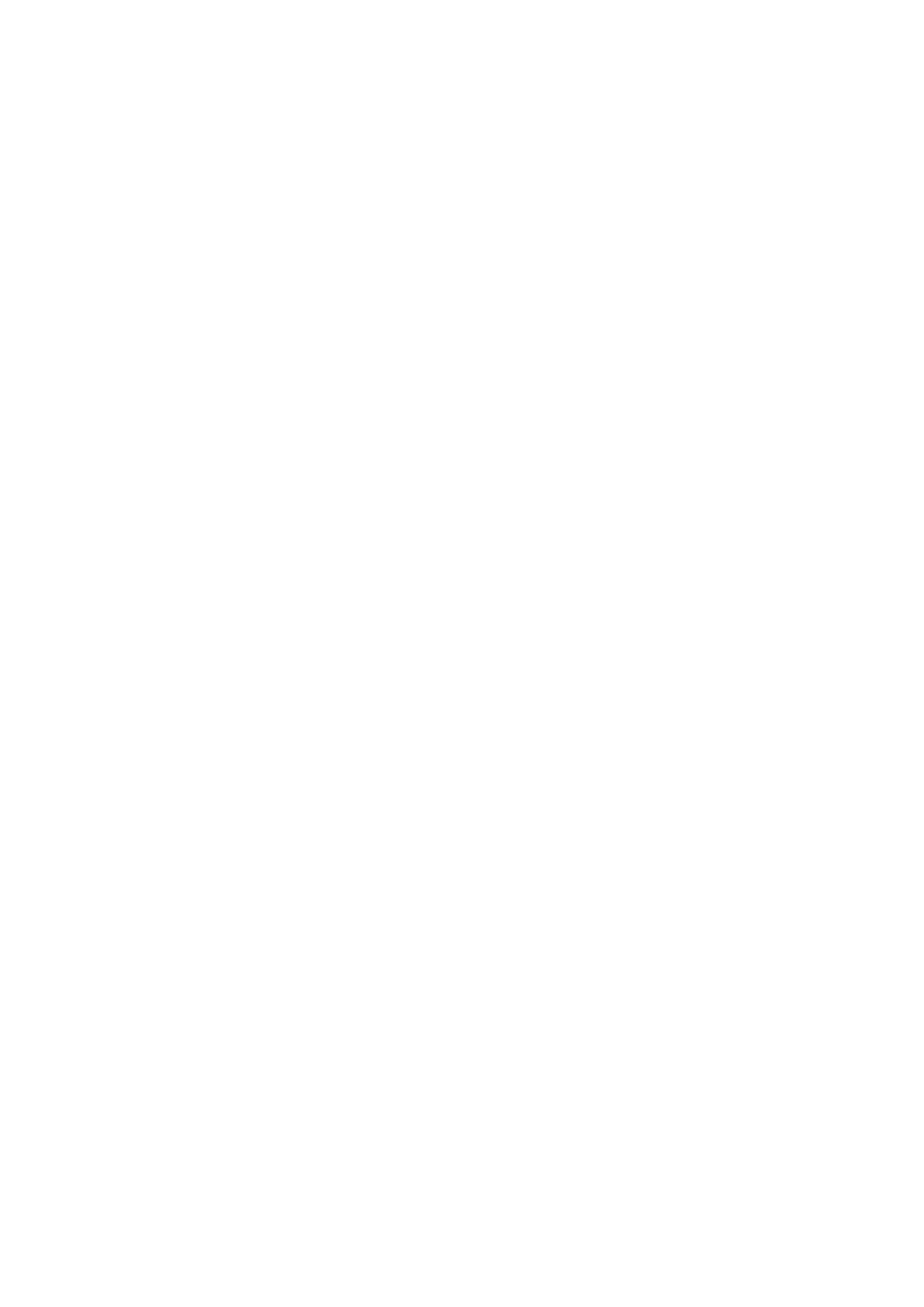# **Contents**

| <b>Introduction</b>                                                                  | 3  |
|--------------------------------------------------------------------------------------|----|
| Indications for periradicular surgery                                                | 4  |
| <b>Contraindications to periradicular surgery</b>                                    | 4  |
| <b>Assessment</b>                                                                    | 5  |
| Imaging                                                                              | 6  |
| <b>Special anatomical considerations</b>                                             |    |
| When should an orthograde over a surgical approach be considered?                    | 8  |
| When should a repeat surgical procedure be considered?                               | 8  |
| How should an extensive lesion be managed?                                           | 8  |
| When should an implant be considered over a surgical approach?                       | 9  |
| How should the coronal aspect of the tooth be managed?                               | 9  |
| How should perforations be managed?                                                  | 9  |
| <b>Risks and consent</b>                                                             | 10 |
| <b>Referral</b>                                                                      | 10 |
| <b>Operative management</b>                                                          | 11 |
| <b>Management of complications</b>                                                   | 15 |
| <b>Outcomes related to periradicular surgery</b>                                     | 16 |
| Appendix 1: Summary of evidence for the best available care in periradicular surgery | 19 |
| <b>References</b>                                                                    | 21 |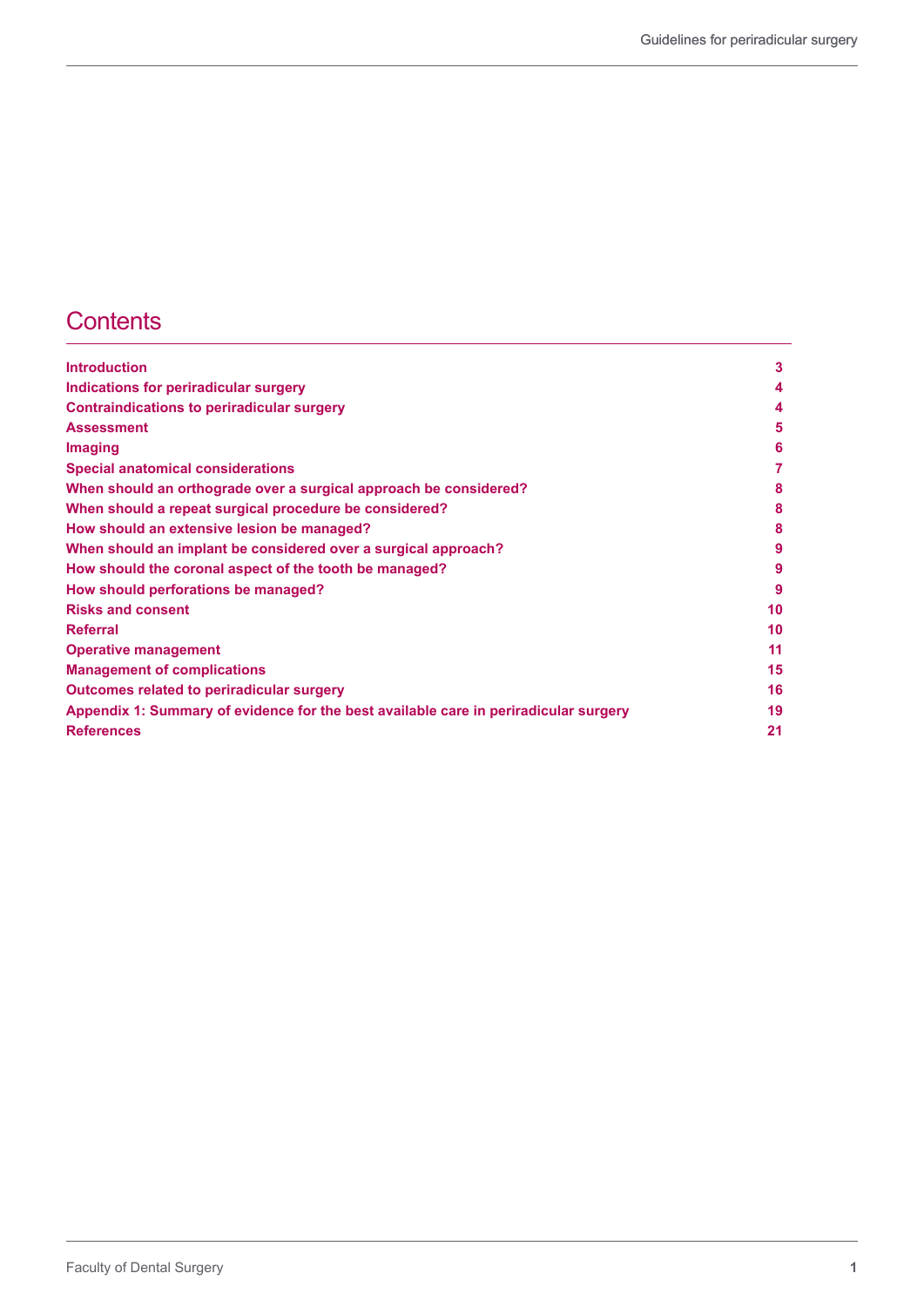# **Contributors**

#### **Lead Coordinator**

**Alison JE Qualtrough BChD, MSc, PhD, FDS, MRD RCS (Ed)** Professor, University of Manchester, Division of Dentistry, Manchester, M13 9PL Honorary Consultant in Restorative Dentistry, Manchester University Foundation Trust

#### **Contributors**

#### **Aws Alani BDS MFDS RCS (Eng) MSc FDS RCS (Eng) LLM**

Consultant in Restorative Dentistry and Senior Clinical Lecturer King's College Hospital, Denmark Hill, London, SE5 9RS

#### **Sanjeev Bhanderi BDS MSc MFGDP (UK)**

Specialist Endodontist/Senior Lecturer Endo 61 Ltd, Gatley, Cheshire, SK8 4NG University of Liverpool, Pembroke Place, Liverpool, L3 5PS

#### **Dipti Mehta BDS MFDS RCS (Eng) MClinDent MRD RCS (Eng)**

Specialist Endodontist/Honorary Teaching Fellow Eastman Dental Institute, University College London, Unit of Endodontology, 256 Gray's Inn Road, London WC1X 8LD

**Yuan-Ling Ng BDS MSc MRD RCS (Eng) PhD FHEA** Professor

Eastman Dental Institute, University College London, Unit of Endodontology, 256 Gray's Inn Road, London WC1X 8LD

#### **Alka Saksena MSurgDent RCS (Eng) MFDS RCS Eng MFGDP RCS (Eng) BDS** Consultant in Oral Surgery University Dental Hospital Manchester, Manchester Foundation Trust, Higher Cambridge

Street, Manchester M15 6FH

**Phillip L Tomson BDS PhD MFDS RCS (Ed) RCS (Eng) FDS (Rest Dent) RCS (Ed)**  Senior Clinical Lecturer/Honorary Consultant in Restorative Dentistry The School of Dentistry, 5 Mill Pool Way, Edgbaston, Birmingham, B5 7EG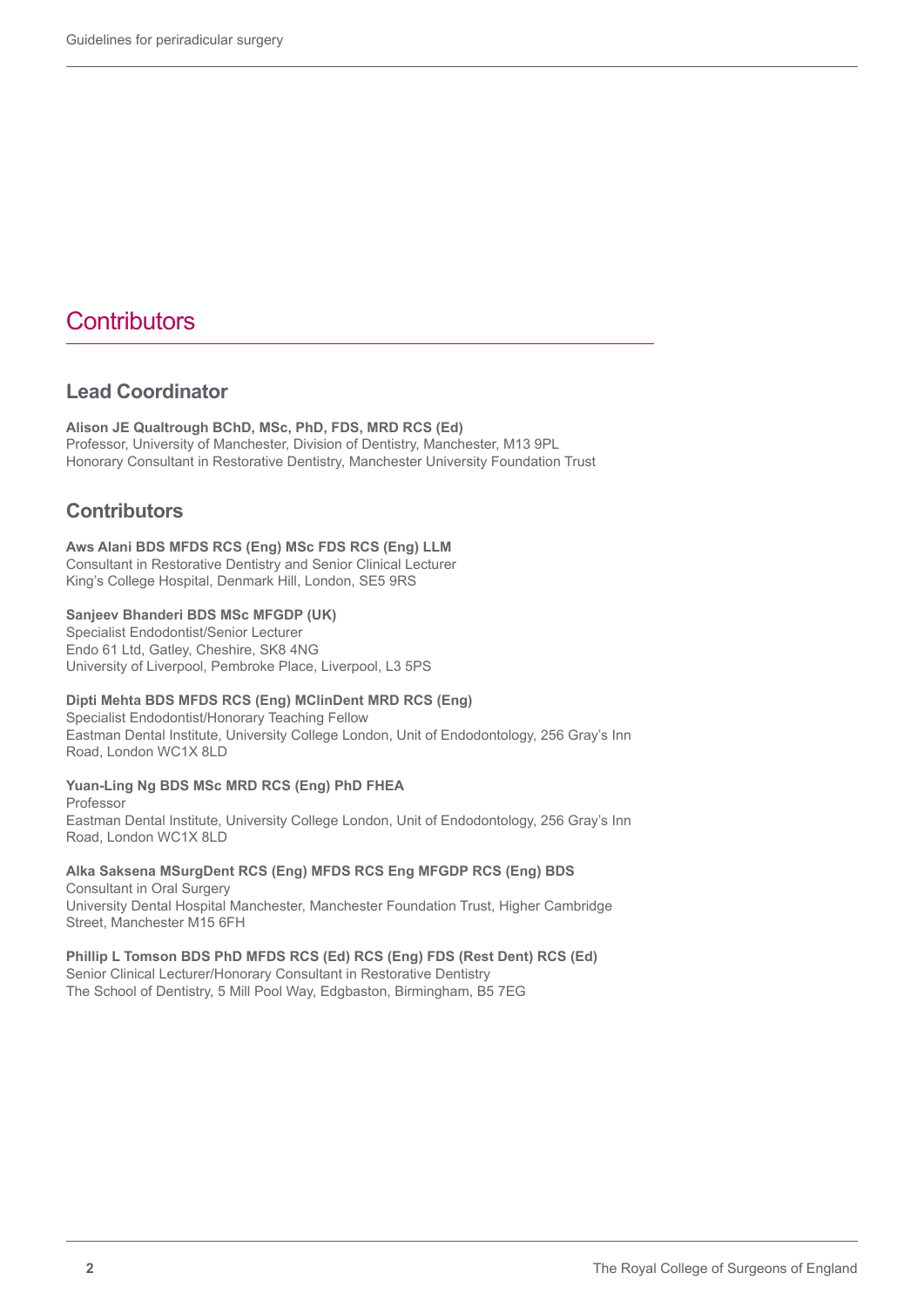## **Introduction**

Apical periodontitis is predominantly managed by non-surgical root canal treatment with predictably high success rates.**1,2** The presence of signs and symptoms such as pain, swelling and periapical radiolucency post-treatment may indicate persistence of microbial infection. In these cases, periradicular surgery may be required. Root-end resection and retrograde root-filling facilitate access and potential elimination of apical anatomical complexities.

The evolution in contemporary periradicular surgery has been fuelled by a greater understanding of the disease process, an appreciation of the limitations of non-surgical root canal treatment and the adoption of technological advances. Contemporary techniques allow us to address the biological concerns of intra-canal contamination and root-end sealing.

These guidelines are not a formal systematic review as such but provide a consensus document based upon best available evidence considered by a multidisciplinary group. They aim to take into account the range of current best practice and parameters of care for the guidance of patients, health care providers, and commissioners. Appendix 1 summarises the evidence. Tables 2–5 denote treatment outcomes.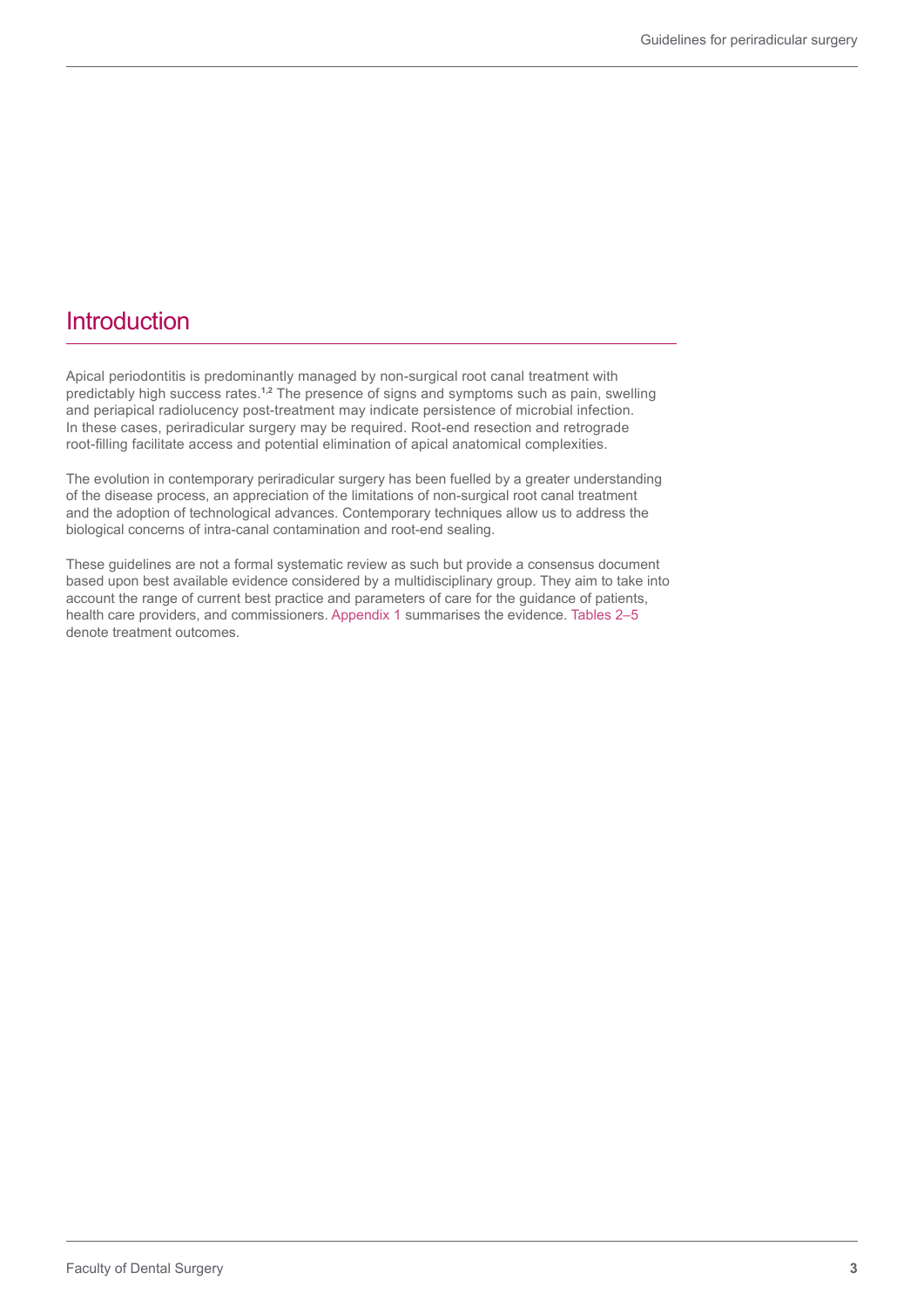## Indications for periradicular surgery

- 1. When orthograde root canal treatment cannot be completed due to persistent exudation into the root canal despite repeated chemo-mechanical debridement.
- 2. When previous treatment has been carried out to guideline standards but symptomatic or progressing periradicular disease associated with an optimally root-filled tooth.
- 3. Symptomatic or progressing periradicular disease associated with a well root-filled tooth and in which root canal retreatment:
- » has failed
- » may be detrimental to the structural integrity of the tooth
- » would be destructive to a restoration or fixed prosthesis
- » would involve the removal of a post with a high risk of root fracture.
- 4. Symptomatic or progressive periradicular disease associated with a tooth in which iatrogenic or developmental anomalies prevent orthograde root canal treatment being undertaken.
- 5. When a biopsy of periradicular tissue is required. The sample should be sent in formalin for histopathological examination to the local head and neck pathology service.
- 6. When visualisation of the periradicular tissues and tooth root is required if perforation or root fracture is suspected.

Interestingly, reports on the effects of non-surgical root treatment quality on root-end surgery outcome are not consistent.

## Contraindications to periradicular surgery

Outcomes are adversely affected when:

- » primary disease has not been stabilised
- the coronal seal is poor
- the tooth is unrestorable
- » when clinical and radiographic examination or surgical exploration suggests a diagnosis of a combined periodontal–endodontic lesion
- » the prognosis of the tooth is limited by compromised bone support or its root length should root-end resection be carried out
- there is a root fracture
- » access to the root end and the associated lesion is difficult or the risk of access is considered to be greater than the potential advantages
- » there are medical history factors of relevance (precautions related to medical history are as for any other surgical procedure to be carried out under local anaesthesia)
- the operator does not have the prerequisite skills, experience, equipment or materials.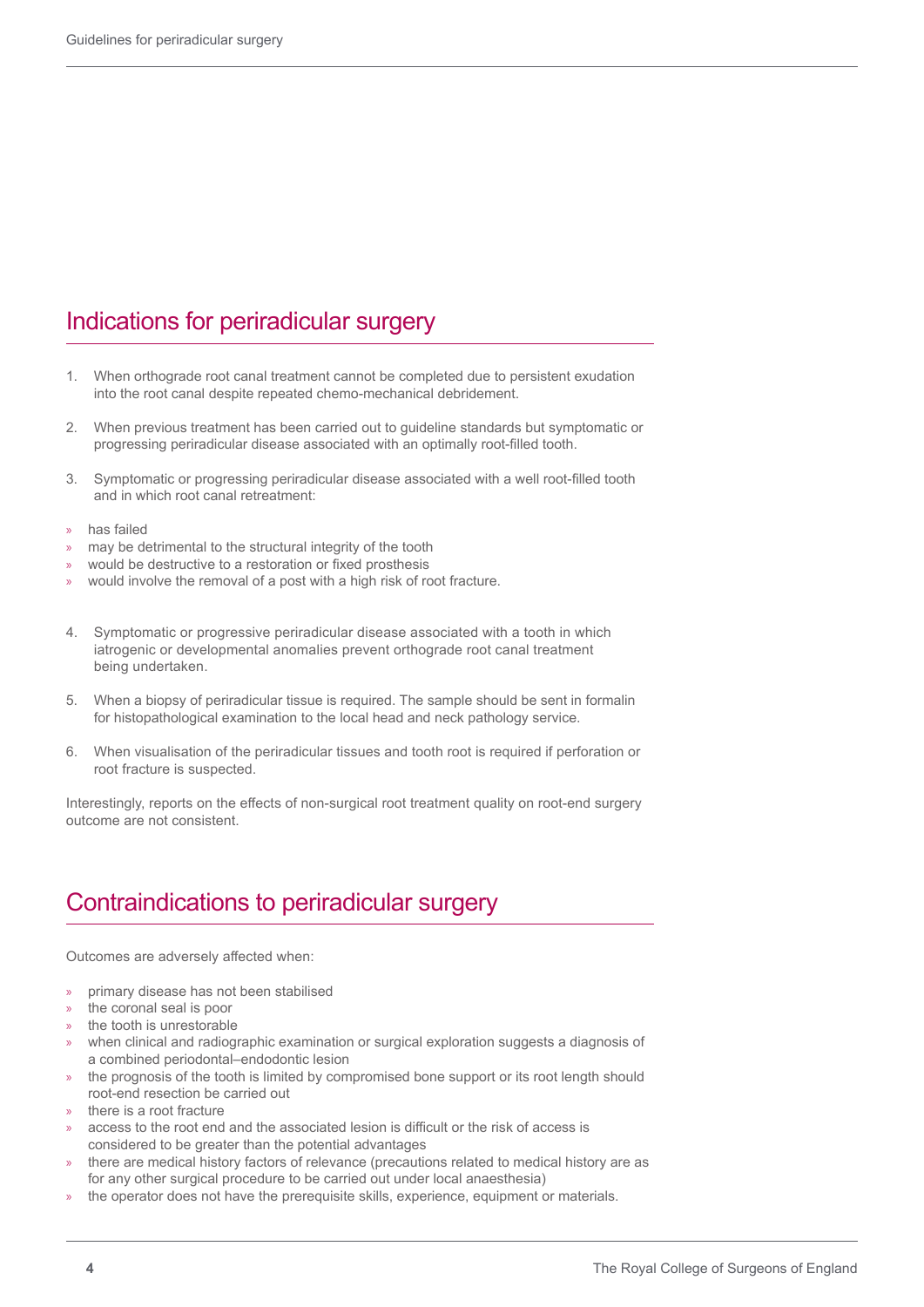## Assessment

Assessment should include consideration of the hard tissues, soft tissues and the tooth itself.

#### **General considerations**

General considerations include:

- » whether stabilisation of primary disease is required
- » note taken of the contour of the alveolar bone (eg chronic swelling, exostosis) and adjacent anatomical structures (eg external oblique ridge, zygomatic buttress, maxillary sinus, nasal cavity, nerve foramen and canal)
- » soft-tissue inflammation related to the affected tooth (eg fistula, swelling, erythema)
- » gingival biotype
- » thickness of attached gingiva
- » patient's smile line
- » functionality and occlusion
- » existing restorations (fixed and removable) both related to the tooth in question and to the adjacent teeth.

## **Local considerations**

For optimal outcomes, the following are prerequisites:

- » favourable tooth angulation and access to the root end
- » good restoration coronal seal with no recent history of repeat debonding of cemented restorations (eg veneers, inlays, overlays or crowns)
- » favourable periodontal attachment levels of the affected tooth
- » absence of a potentially traumatic occlusion
- » presence of a well-condensed root filling (although there is no clear evidence that this affects the surgical outcome).

#### **Special tests**

Special tests may include:

- pulp tests using thermal and electric testing devices on neighbouring teeth
- imaging.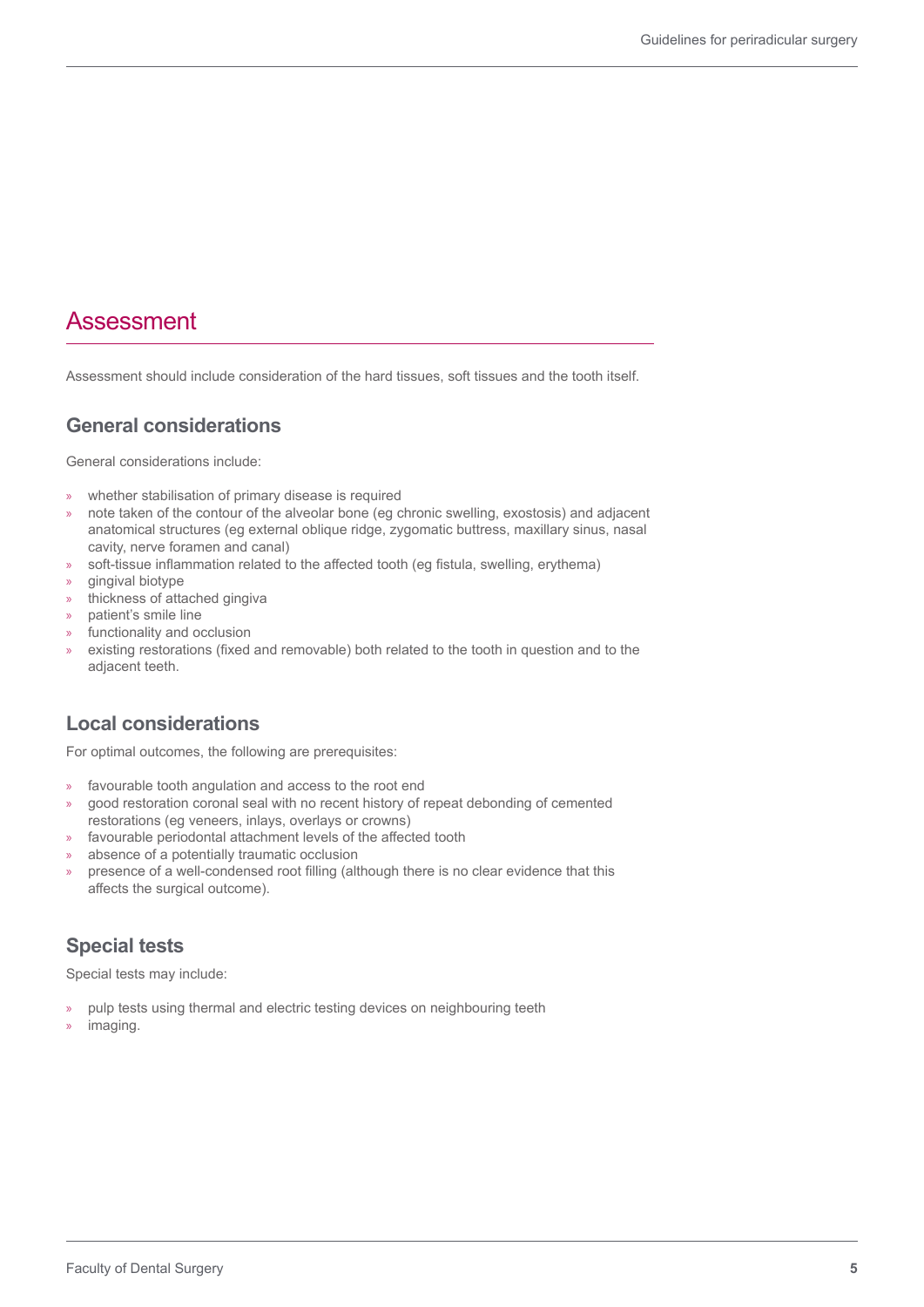## Imaging

Contemporary radiology using digital imaging techniques has the potential for low doses of radiation in line with 'as low as reasonably practicable' principles.**<sup>3</sup>** Most radiographical software has a facility for image enhancement to aid the operator in diagnosis and visualisation of the endodontic lesion, and therefore treatment planning.

## **Periapical radiography**

- » In the majority of cases, conventional periapical radiographs provide sufficient information for assessment of a periapical lesion and treatment planning.
- Radiographs should be taken with a holding device for consistency in imaging and parallelism, and should encompass at least 3–5 mm of the apical anatomy around the root apex. Parallax radiographs using 2 periapical images with a horizontal beam angulation shift of around 20 degrees is appropriate for multi-rooted or multi-canal teeth.
- If the lesion is larger than can be captured on a conventional sized receptor then it may be necessary to use alternatives, such as occlusal views or panoramic (ideally sectional panoramic) views and any radiologically apparent lesion. The use of cone beam computed tomography (CBCT) may be indicated in such cases.

#### **Cone beam computed tomography**

- » If conventional radiographs have failed to provide adequate diagnostic information to manage the patient for surgery and where there is a reasonable evidence-based justification, then a scan will aid in diagnosis or treatment, especially in locations in which there is a risk of iatrogenic damage to important structures, such as the mandibular canal and its branches and the maxillary and nasal sinuses. Current CBCT devices produce volumes of images that can be restricted to as low as 40 x 40 mm (cylindrical diameter multiplied by length) or less. This gives detailed and accurate three-dimensional information that hitherto was impossible to obtain from conventional radiography.**<sup>4</sup>**
- » Other indications for a CBCT related to endodontic surgery may include the need for information related to resorption, iatrogenic damage to the root surface or root fractures with non-metallic posts.
- » A position statement representing the consensus of an expert committee and based on current scientific evidence provides the clinician with criteria on when to use CBCT in endodontics.**<sup>4</sup>** It was concluded that every image involving ionising radiation should be justified and optimised.
- It is mandatory that all CBCT scans are clinically evaluated by a competent person in line with the Ionising Radiation (Medical Exposure) Regulations 2017.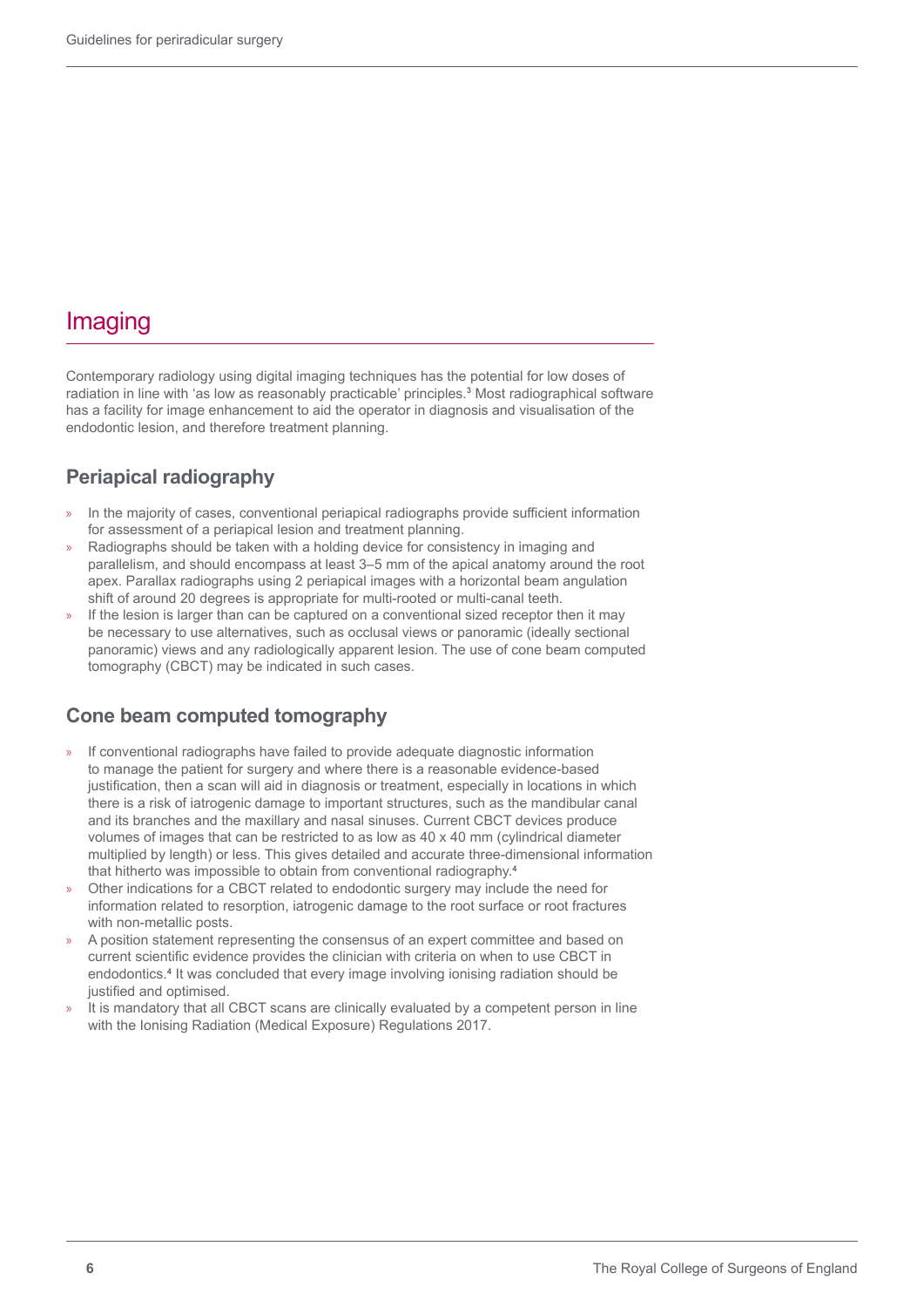## Special anatomical considerations

#### **Maxillary sinus and the nasal cavity**

When communication of either the root apex or periradicular lesion is likely to involve either the maxillary sinus or nasal cavity, risks and consequences should be discussed with the patient prior to the procedure and documented.

#### **Mental foramina and inferior alveolar nerves**

When endodontic surgery and periradicular curettage is in close proximity or is likely to encroach on the mental foramen, there is a risk of temporary or permanent change in feeling to the lip, chin, gums and teeth, which could manifest as pain, numbness or other altered sensation. This should be discussed at the consultation appointment and preoperatively, so that the patient and clinician can weigh up the risks and benefits of surgical endodontics compared with other treatment options.

#### **Vasculature**

Endodontic surgery should be undertaken with respect to the surrounding vascular anatomy and tissues.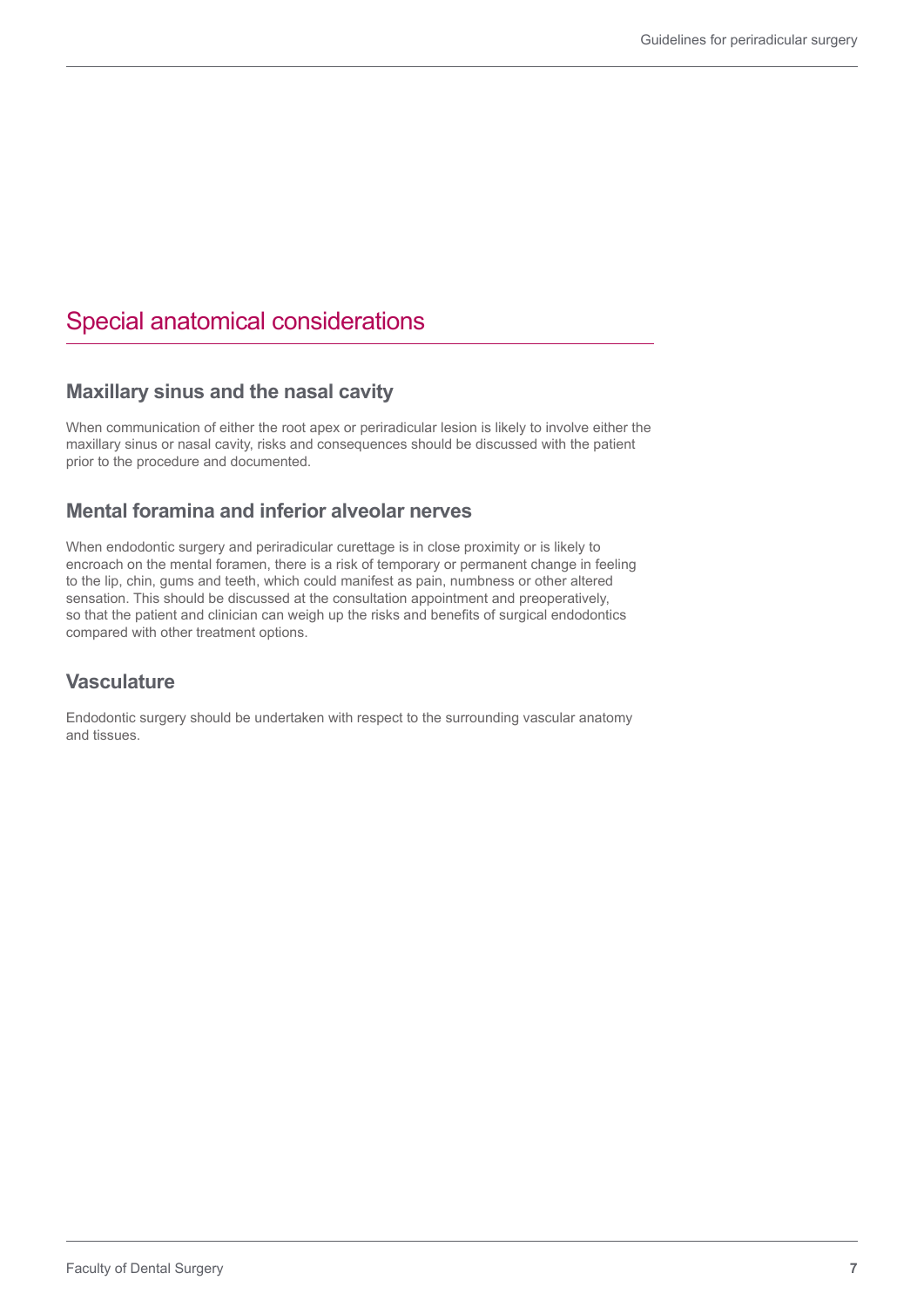## When should an orthograde over a surgical approach be considered?

- » When there are patient factors including medical conditions (eg haematological disorders), medication (eg intravenous bisphosphates, anticoagulant therapy) or ability of the patient to tolerate an extended treatment session.
- » When the coronal restoration and marginal seal are suboptimal and could be improved.**5,6**
- If there is potential for improvement of the quality of the root treatment.
- If removal of the coronal restoration poses minimal risk to the remaining tooth structure.
- If the operator does not have sufficient surgical experience and/or expertise.
- If the appropriate surgical armamentarium (eg ultrasonic devices, microsurgical instruments) is not available.

## When should a repeat surgical procedure be considered?

- » A second surgical episode should not be considered lightly, given the consistently reported lower probability of periapical healing after a second surgical procedure.**<sup>7</sup>**
- The integrity of the coronal seal should be ascertained.
- » The reason for failure of the first surgical procedure should be determined.
- » The potential for rectifying errors in the first surgical approach (eg root-end resection, retrograde cavity preparation and filling) and the risks associated with repeated surgery (eg further gingival recession, loss of papilla height, scar tissue formation, further loss of root length) should be balanced against the benefits of extraction and replacement with a tooth or implant supported prosthesis.

## How should an extensive lesion be managed?

- Teeth with extensive lesions present the need for a more extensive assessment and are likely to require multidisciplinary involvement.
- » Where lesions are close to vital structures such as nerves, sinuses or even major blood vessels, CBCT examination can provide further useful information.
- Larger lesions may also present with challenges in anaesthesia. Enucleation can be painful, and general anaesthesia may be needed to fully manage the lesion. In such cases, input from colleagues in oral surgery or maxillofacial surgery may be prudent to fully appraise the issues. Any subsequent treatment may be best achieved with the input of two operators: the oral surgeon managing the lesion and the endodontist managing the root end. Reduction in size of the lesion prior to the surgery may be achieved by decompression via an orthograde approach.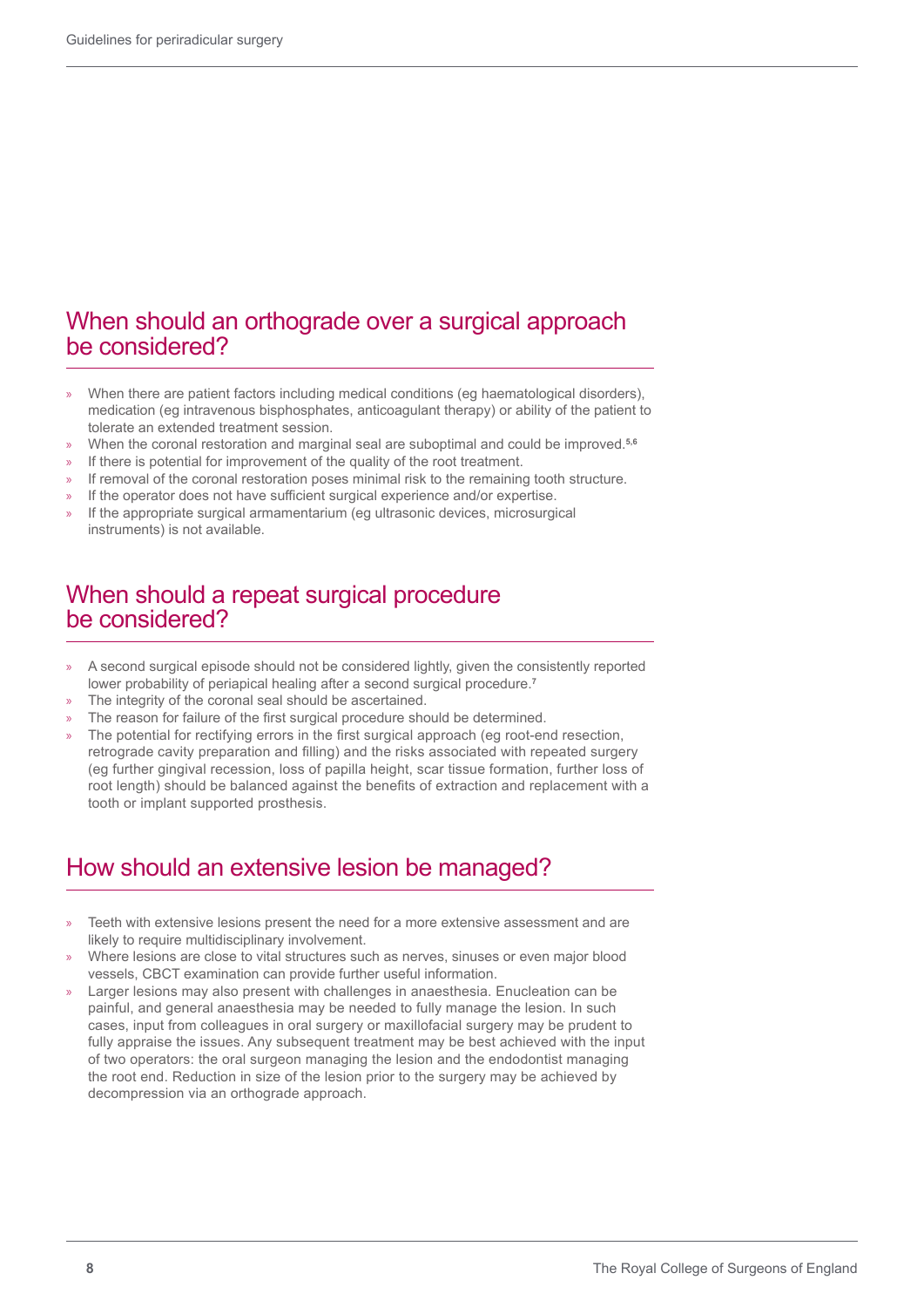## When should an implant be considered over a surgical approach?

- » Surgical endodontics may result in both soft- and hard-tissue changes that could have a negative effect on the soft-tissue aesthetics and the implant integration outcomes. If at the time of surgical treatment it is clear that the prognosis of the tooth is to be poor then extraction and implantation could be considered. Other imaging techniques such as CBCT can aid decision making in this instance.
- » When a tooth proves to be unrestorable or the presence of a crack is revealed during surgical endodontics, the clinician needs to decide whether closure, extraction or indeed extraction and placement of an implant are options. The latter would depend on the competency of the clinician providing the treatment and their ability to assess the outcome of such an approach.

## How should the coronal aspect of the tooth be managed?

- The integrity of the coronal seal of the restoration is paramount for the success of treatment.
- » For surgical endodontic management, the presence of a suboptimal restoration should preclude treatment unless the replacement of the restoration is factored into the overall treatment plan for the patient.

# How should perforations be managed?

The rationale behind the surgical management of perforations is to seal a pathogenic or iatrogenic communication between the root canal system and the periodontium or oral cavity. Indications for surgical management of a perforation include:

- » persistent periradicular disease subsequent to orthograde management
- when concomitant management of the periodontium is indicated
- » if the defect is inaccessible from a non-surgical approach or where a non-surgical approach may introduce further risk to the tooth/patient
- an extensive apical perforation if this cannot be managed non-surgically.

#### Success depends on:

- » absence of contamination and associated periodontal breakdown
- the size of the perforation
- » the location of the perforation for accessibility and vicinity to the bone and gingival margin
- the bone level of the neighbouring teeth
- the duration of time since the perforation was created.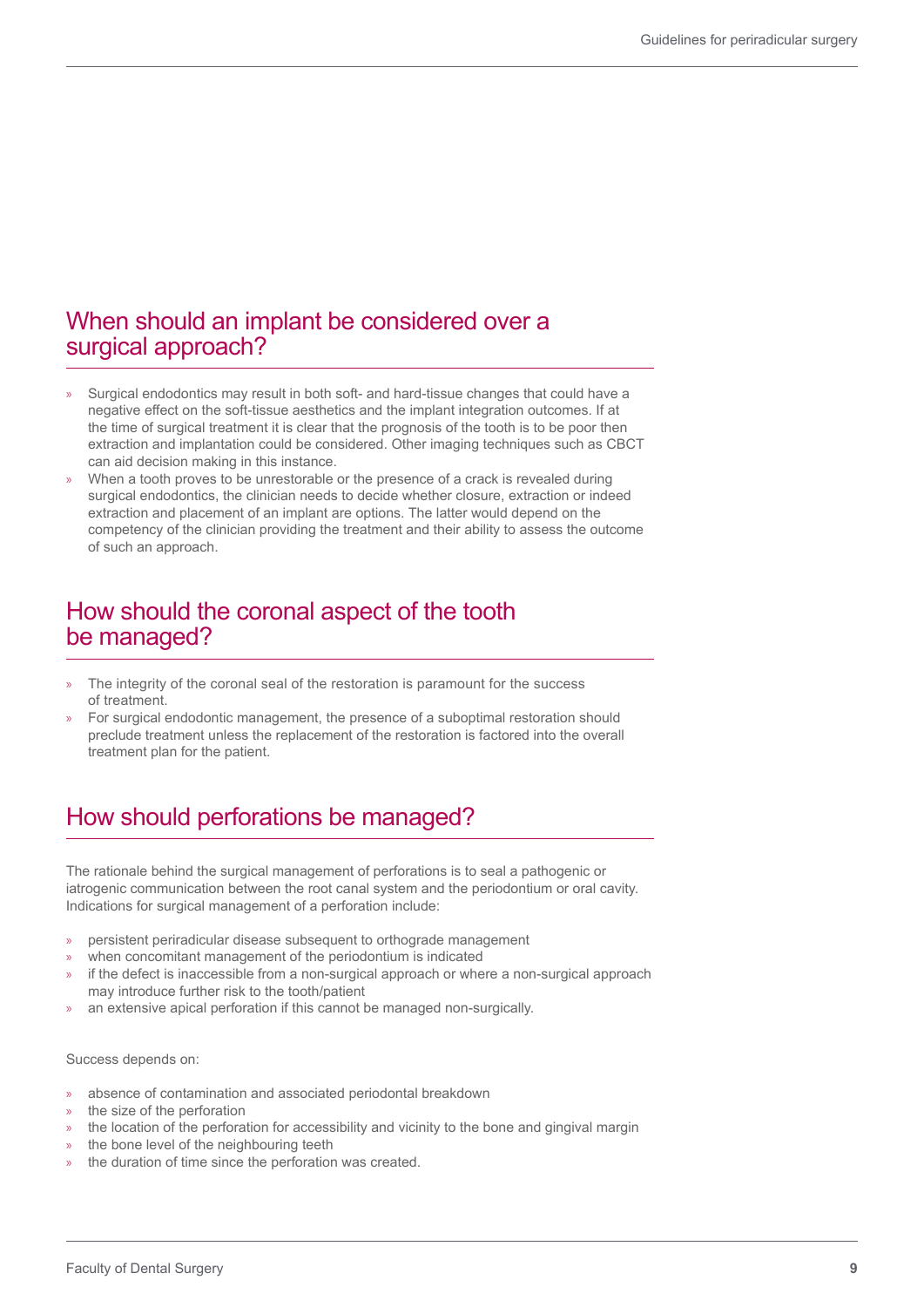## Risks and consent

In law, consent is a voluntary agreement with an action proposed by another. The person giving consent must be of sufficient mental capacity and be in possession of all essential information. In the context of endodontic surgery, consent implies permission for the procedure to take place.

#### **Key considerations**

- » The decision about whether to undertake surgery will follow informed discussion of risks and benefits of the proposed surgery compared with no treatment, a period of further monitoring or extraction.
- » When assessing the appropriateness of periradicular surgery, due consideration should be given to the patient's medical, social, psychological status, general oral status and the patient's personal preference.
- The patient must be fully aware of:
	- » the purpose and nature of the procedure
	- the probable effects and consequences
	- the potential risks of the surgical procedure, including pain, swelling, bleeding, post operative infection, gingival recession, loss of papilla height, damage to the tooth, adjacent teeth or vital anatomical structures (maxillary sinus, nasal cavity, nerves)
	- » in the event of loss of the tooth, the replacement options.

The final decision as to whether or not to go ahead with treatment ultimately rests with the patient once they understand the indications, procedure and potential outcomes. This is valid consent.

It is often useful to supplement the consent process with adjunctive patient information in the form of a hard-copy leaflet or links to online resources. There should be an opportunity for questions.

## Referral

Periradicular surgery is considered to necessitate the skills of a specialist or a clinician with a special interest in surgical endodontics.

Consideration should be given to the appropriate setting for treatment. This will be determined by the competence and training of the clinical and support staff, facilities and the patient's medical history. If appropriate, referral should be made to a suitably trained colleague.**<sup>8</sup>** The referring clinician should provide relevant information and should forward radiographs. An indication should be made as to the plans for the proposed restorative treatment of the tooth.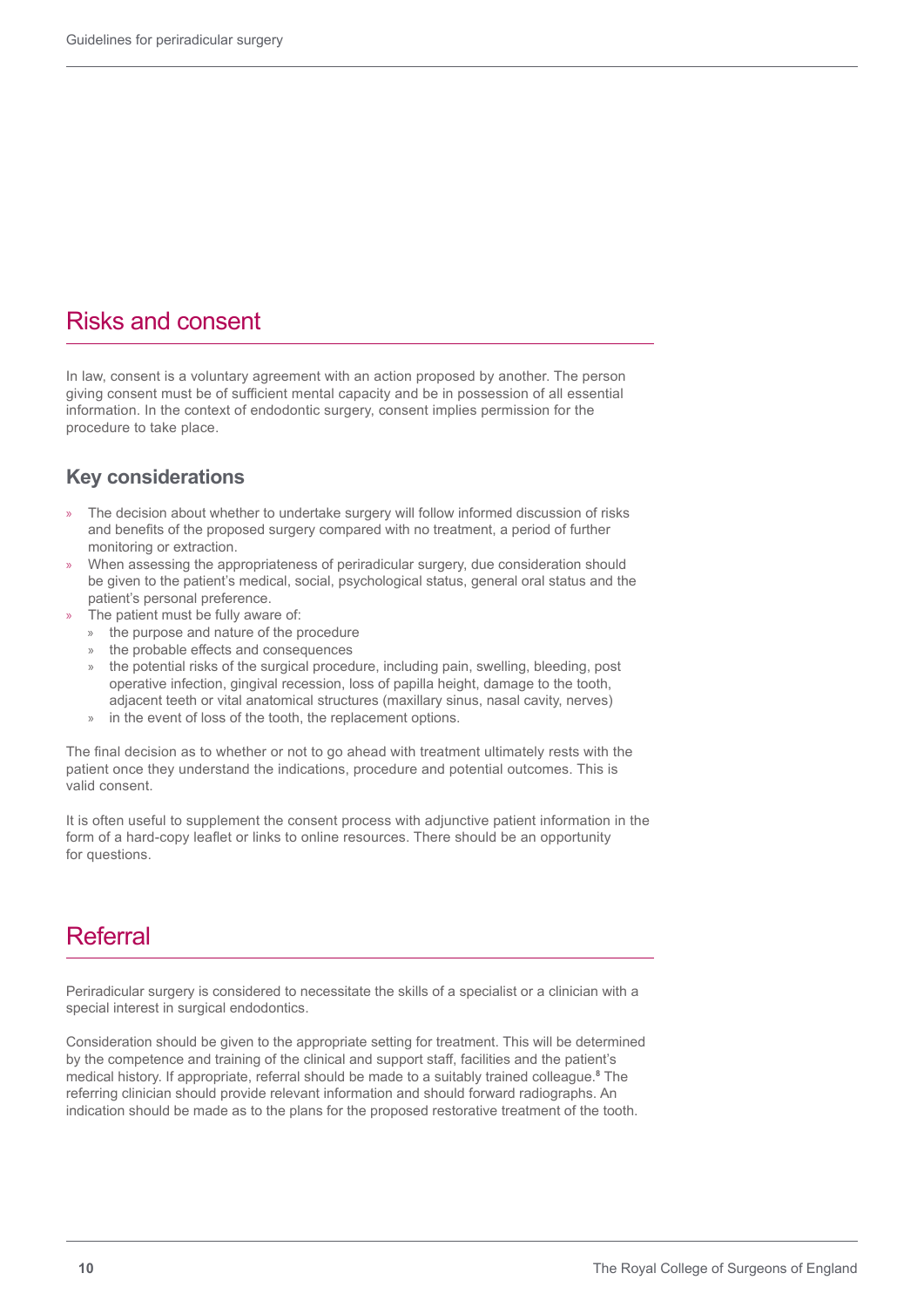## Operative management

Any signs of acute dental conditions should be managed with urgency and may involve immediate surgical drainage via the soft tissues, or even extraction of the offending tooth if coronal access is not immediately achievable.

#### **Anaesthesia**

Most surgical endodontic treatment can be undertaken using local anaesthesia with a vasoconstrictor alone and where necessary with adjunctive use of intravenous sedation. The vasoconstrictors in local anaesthesia are of value in achieving per operative haemostasis.

### **Antibiotics**

The benefit of routine use of prophylactic antibiotics to prevent postoperative infection has not been evidenced in the literature and use of such antimicrobials must be balanced with the risk of widespread growing bacterial resistance. In certain circumstances, however, it may be relevant to seek advice from the patient's medical specialist.**<sup>9</sup>**

#### **Magnification**

The impact of magnification on the outcome of endodontic surgery has been demonstrated.**<sup>10</sup>** Magnification in the form of loupes or use of an operating microscope can be used for:

- » preoperative soft and hard tissues examination
- » microsurgical flap management (design, incision, elevation, replacement and suturing)
- » conservative osteotomy and surgical access to the periradicular lesion
- » radicular assessment (microanatomy, fractures)
- » root-end resection
- » root-end cavity (ultrasonic) preparation and filling.

#### **Soft tissue management**

The flap design depends on:

- » access to the periradicular lesion
- » the periodontal status
- » the restorative status of the coronal tooth structure
- » aesthetics
- adjacent anatomical structures
- » the tissue biotype.

#### **Key points**

- In the 'aesthetic' zone where post-surgical gingival recession and loss of interdental papillae is critical for a patient's appearance, a papilla-base incision is recommended.**11,12**
- » The horizontal extent of the flap and position of relieving incisions is based on the extent of the underlying intraosseous lesion, anatomical structures and restorative margins.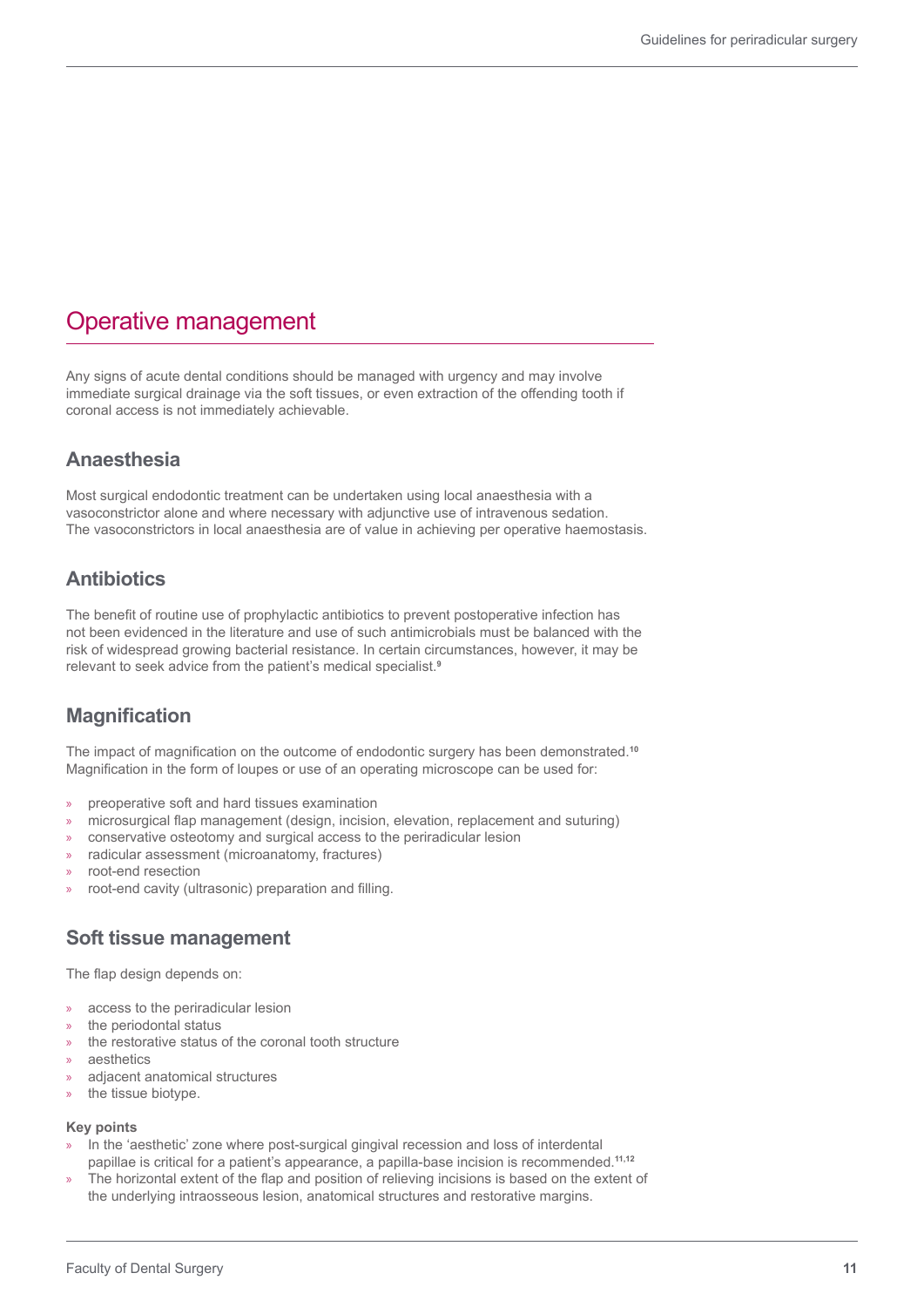- » The sub-marginal incision design may be appropriate in cases where there is absence of periodontal loss of attachment, sufficient width of the attached gingivae (3–5 mm), a nonthin biotype of the attached mucosa and sound cortical bone (ie flap margins should be on sound cortical bone and not directly over the intraosseous lesion).
- » The size of the flap is a prognostic factor in terms of healing. If vertical relieving incisions at either ends of the flap follow the lines of muscular attachment, they tend to be parallel to the vasculature in the buccal vestibule. Incising along these lines will reduce intraoperative haemorrhage and afford the operator better visibility during the procedure and reduce eventual scarring in the unattached mucosa.
- » Microsurgical (full radius) blades are recommended for precise incisions that are essential for the papilla-base and sub-marginal incision flaps.
- » Reflection of the flap should start at the top of a relieving incision(s) with careful elevation of the full thickness of mucoperiosteum along the horizontal incision (eg base of each interdental papilla and gingival sulcus in the case of the papilla-base incision flap) using a small sharp elevator instrument and without shredding the margins of the flap.
- » Careful retraction of the flap is essential to good postoperative wound healing. It could be achieved by placing the retractor firmly on bone avoiding pinching of any soft tissue.
- » Contemporary sutures use short 3/8 circle needles (11–13 mm), reverse-cutting needles are recommended. Contemporary suture materials are 6/0 or 7/0 grade and monofilament polypropylene (eg Prolene®) or braided polyglactin (eg Vicryl Rapide®). It is important to ensure that the flap is not under tension.
- » Sutures are left in place to secure positioning and initial healing of the flap, and should then be removed after five to seven days when the wound strength is sufficient to withstand stresses/tension induced in function.

## **Hard tissue management**

The osteotomy should be performed under magnification and the operator should be mindful of the information derived from the preoperative images including the size and position of the intraosseous lesion and of nearby anatomical structures that need to be avoided. There is often pathological fenestration of the cortical bone if there has been a chronic apical abscess draining via a fistula into the overlying soft tissues. Alternatively, the cortical plate may be fragile ('egg shell') due to inflammatory resorption from the lesion and the bone can be easily penetrated and lifted with a sharp curette.

Bone cutting should be performed with light pressure and copious irrigation to avoid excessive heating of the bone. An 'Impact Air 45' high-speed reverse exhaust turbine or contrangled speed-increasing surgical handpieces with coolant-only streams and safe retrograde air exhaust can be used for efficient osteotomy. Lindemann bone-cutting tungsten-carbide burs should be used for efficient bone cutting and reduce clogging resulting in heat build-up.

Modern devices use piezosonic energy for efficient and 'atraumatic' bone cutting.**<sup>14</sup>** Piezosurgery offers advantages of reduced bleeding for optimal visualisation of the surgical site, precise cutting of the hard tissue and less risk to soft tissues. It also reduces vibration and noise and is therefore more comfortable for the patient.**<sup>15</sup>**

The osteotomy should be sufficient to allow access to the full extent of the lesion. Once the lesion has been accessed, identification and exposure of the affected root structure is required.

It is prudent to remove the pathological tissue first; this enables visualisation of the root end and establishes obvious aetiological factors such as foreign material, cracks, missed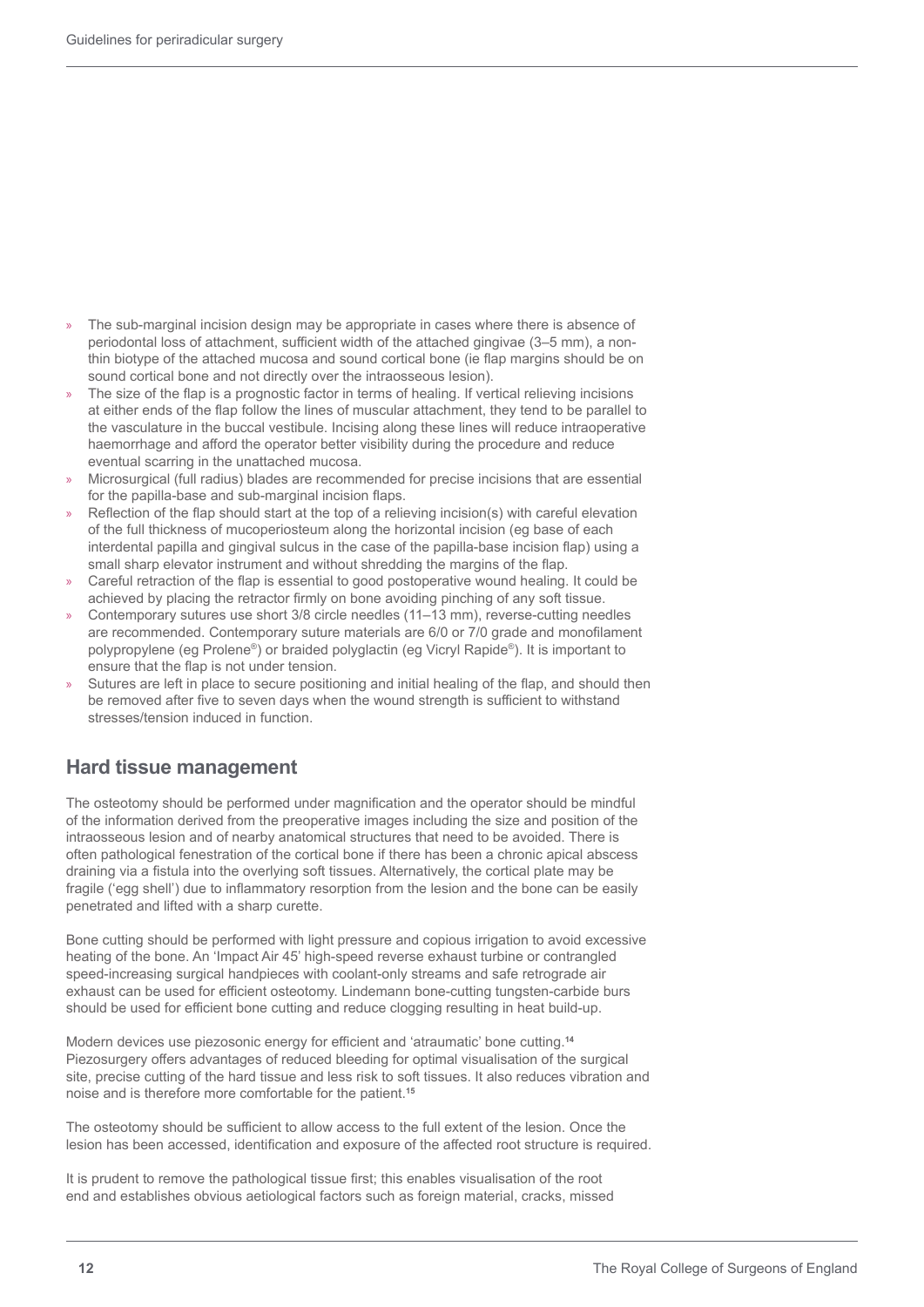canals or anastomoses, or contaminated root filling. The soft tissue should be removed with curettes to allow accurate visualisation of the root apex. If other anatomical structures are likely to be damaged then this tissue should be left. Any tissue should be sent in formalin for histopathological examination to the local head and neck pathology service as this should be routine standard of care.

Haemostasis follows. Resection of the root end allows visualisation of the full depth of the lesion and the osteotomy margins can be modified as necessary. Once the entire defect is accessible, all inflammatory/infected tissue should be excised and sent for histological examination.**<sup>16</sup>**

#### **Root resection**

It is recommended that 3 mm of the apical root is resected perpendicular to the long axis of the tooth. A more conservative resection should be considered in cases with short root length if there has been previous resection or if a post is present.

A resection with minimal bevel (0–10 degrees) minimises the surface area of dentinal tubules that could be exposed to potential microleakage.**17,18** Anatomical studies have also demonstrated that the complexity of the canal anatomy, major portal of exits and biofilm is most apparent within the apical 3 mm of failed root-filled cases.**19,20**

Once resected, examination of the root end should be performed under magnification, to visualise the resected root outline, the root filling material, accessory canal anatomy (eg isthmuses between major canals, lateral canals) and microfractures. Methylene blue dye can be applied sparingly over the root dentine to enhance such microdefects.**<sup>21</sup>**

#### **Retrograde canal preparation**

Ultrasonic devices are the recommended technology to prepare the canal space after root-end resection.

Retrograde tips are widely available in diamond-coated or serrated stainless steel designs and in various orientations. Tips of 3 mm and longer allow sufficient retrograde preparation of the majority of resected roots. The piezoelectric power setting to activate these tips is typically in the range of 50–70%. Sufficient coolant with copious sterile saline irrigation should be used.

Care must be taken to ensure cutting along the canal without deviation from the canal path. In certain cases, instrumentation of the root canal system from a retrograde approach can be achieved using stainless steel files<sup>22</sup> or long (6–9 mm) ultrasonic root-end tips.

Haemostasis must be achieved at the end of the procedure prior to suturing. It is largely established preoperatively with an adrenaline containing local anaesthetic, although this will lose its effectiveness if surgery is prolonged.

Soft- and hard-tissue tissue bleeding can generally be controlled well using 2% lignocaine with 1 : 80,000 adrenaline concentrations.

Occasionally, electrosurgery, epinephrine-impregnated pellets, ferric sulphate or suturing of severed blood vessels may be necessary.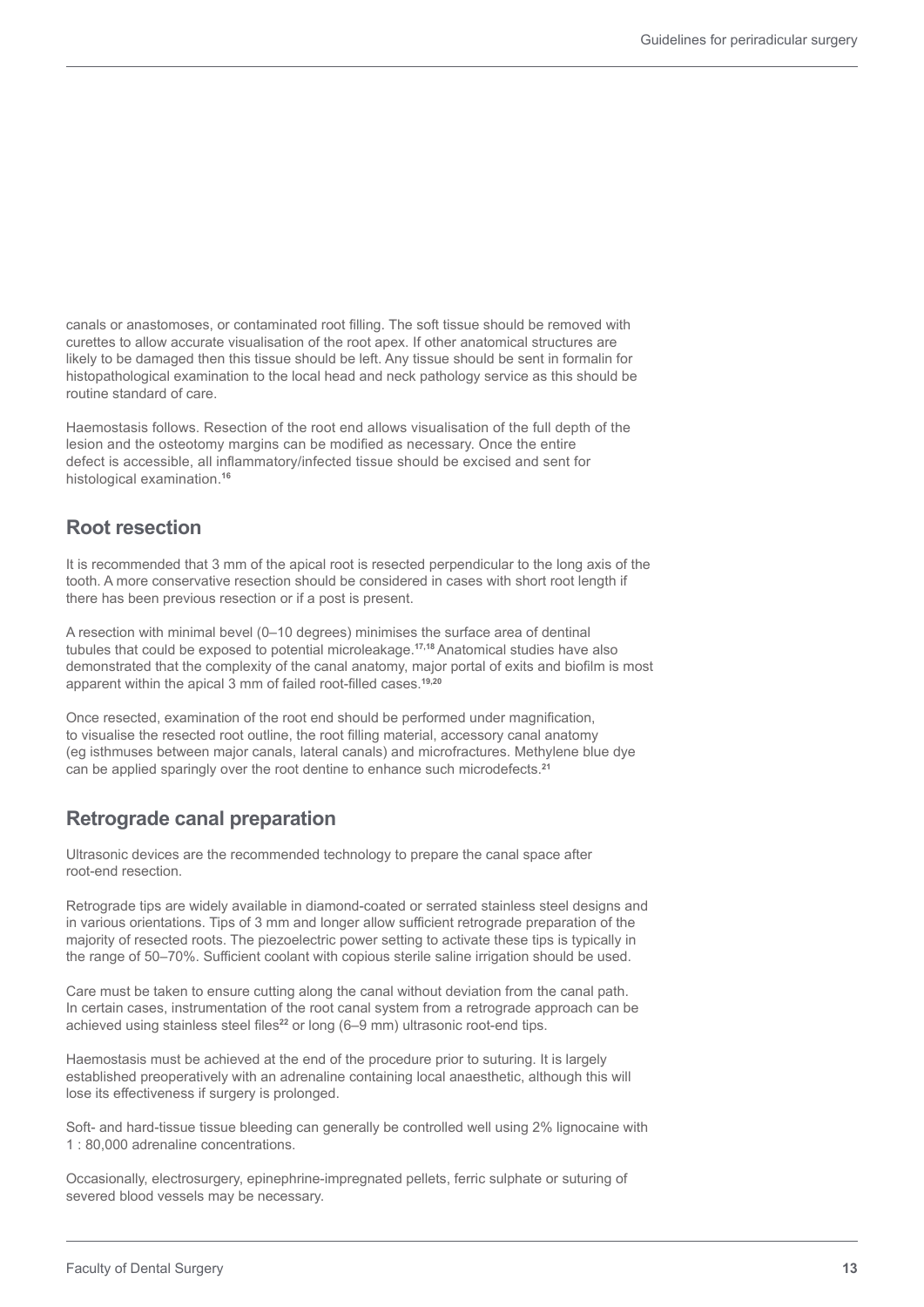Any non-resorbable agents used should be subject to counting in and counting out procedures to ensure that no foreign body is retained at the surgical site unintentionally.

#### **Root-end filling**

Amalgam has been widely used in the past but it is no longer recommended because of its poor biocompatibility and poor success rates.**23,24**

The use of moisture-sensitive materials such as resin composites and glass ionomer cement may compromise potentially successful outcomes, although there is insufficient evidence to conclude or refute the efficacy of glass ionomer cements as a retrograde material.

Robust clinical evidence for determining the most superior root-end filling material does not yet exist.**<sup>25</sup>** Retroplast, a Bis-GMA (2,2'-bis-[4-(methacryloxypropoxy)-phenyl]-propane)/TEGDMA (tri (ethylene glycol) dimethacrylate)-based resin composite used in combination with a dentine bonding agent as retrograde material has shown promising results.

Reinforced zinc oxide–eugenol cement or ethoxy–benzoic acid can be used but they need relatively good moisture control. They may be preferable to mineral trioxide aggregate (MTA) because of their handling properties. MTA is promising and sets in the presence of moisture and blood. Other hydraulic calcium silicate cements may be considered as clinical evidence emerges.

The root-end preparation should be isolated from fluids. A suitable haemostatic agent should be placed in the bony crypt and the root-end cavity dried with a paper point.

The surgical crypt should be lined with a retrievable material to control excess root-end filling material. The root-end filling material should be compacted into the cavity with a small plugger. Excess material of the resected root face should be removed.

There should be careful debridement of the bony crypt to ensure that any excess filling material has been retrieved.

Radiographic verification of the quality of the root-end filling prior to wound closure is recommended.

#### **Guided tissue regeneration**

To date, there is a lack of strong evidence to support the use of guided tissue regeneration procedures related to endodontic surgery. In general it appears that guided tissue regeneration procedures do not negatively affect outcome of endodontic surgery. Based on limited evidence, a systematic review and meta-analysis demonstrated that if a large or through and through lesion exists, guided tissue regeneration procedures may favour a positive result and that the outcome is better using resorbable rather than non-resorbable membranes.**<sup>26</sup>** It is clear that there is a need for well-designed prospective clinical studies to be carried out to allow for a precise recommendation or otherwise for its use.**<sup>27</sup>**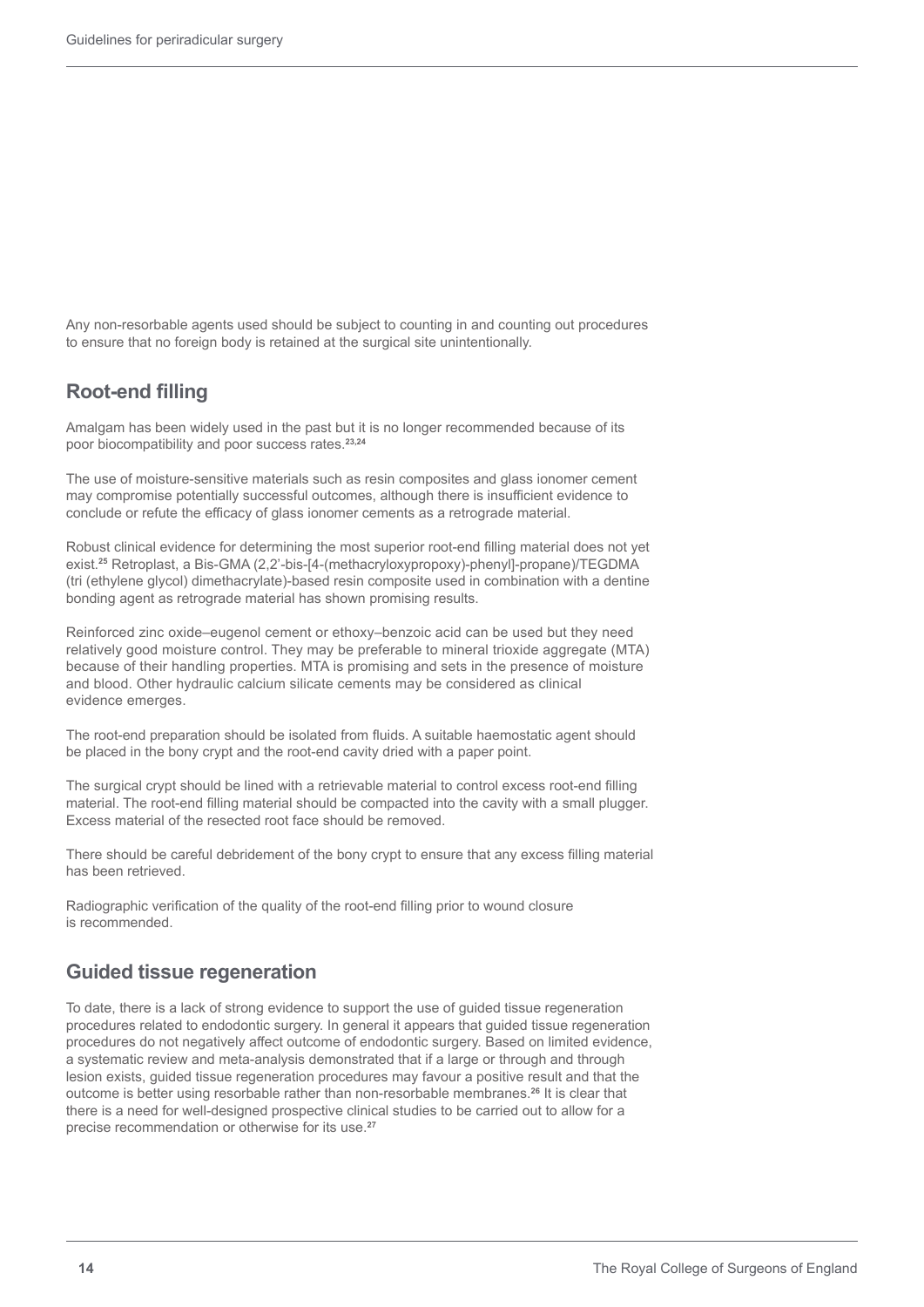#### **Follow-up**

Non-resorbable sutures should be removed five to seven days postoperatively, provided that the wound is stable.

Patients whose teeth have undergone root-end surgery should be followed up clinically and radiographically annually up to four years postoperative.

# Management of complications

*Postoperative pain* can normally be controlled with non-narcotic analgesics and the use of long-acting local anaesthetics at the end of the procedure. Long-term pain as a result of surgical damage to peripheral nerves is rare.

*Postoperative swelling* can be minimised with the use of anti-inflammatory analgesics such as non-steroidal anti-inflammatories for 3 to 5 days postoperatively (eg ibuprofen 400–600 mg) or paracetamol 1,000 mg. Cold compresses for the immediate four to six hours after surgery may be helpful.

Patients should be made aware that bruising is a normal sequela to endodontic surgery and that it should normally resolve by two weeks postoperatively.

*Infection* of the soft tissues may result in secondary haemorrhage, local abscess formation or cellulitis. It is best prevented by maintenance of good oral hygiene measures. Antimicrobials (in combination with surgical drainage if appropriate) should be prescribed when signs of systemic involvement are present in the form of pyrexia and regional lymphadenopathy. Such patients should be reviewed within 24–48 hours. Patients who are non-responsive may need to be referred to the emergency services.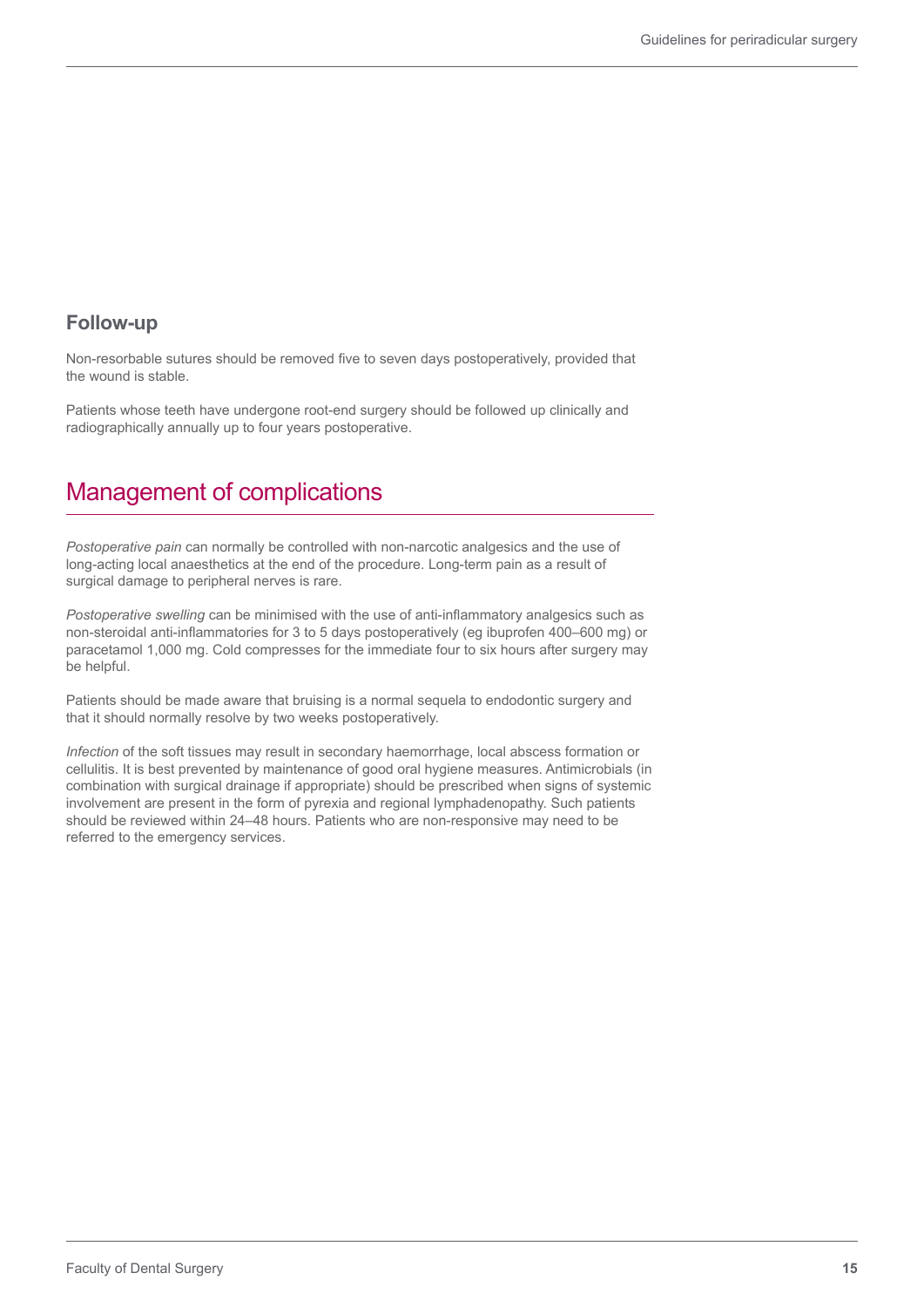## Outcomes related to periradicular surgery

Outcomes of periradicular surgery can be measured based on periapical healing, tooth survival and quality of life impact.

### **Periapical healing data**

Clinical and radiographic parameters are used to define treatment success and therefore periapical health. In the absence of clinical signs and symptoms (pain, swelling or presence of a sinus), the radiographic healing categories are outlined in Table 1.

| Table 1 Radiographic healing categories (adapted from Rud et al 1972) <sup>27</sup> |  |
|-------------------------------------------------------------------------------------|--|
|-------------------------------------------------------------------------------------|--|

| <b>Healing category</b> | <b>Definition</b>                                                                                                                                                  |
|-------------------------|--------------------------------------------------------------------------------------------------------------------------------------------------------------------|
| Complete                | Resolution of the periapical radiolucency.                                                                                                                         |
|                         | The presence of a continuous periodontal ligament space.                                                                                                           |
| Incomplete              | Reduction in periapical radiolucency size.                                                                                                                         |
| Scar tissue             | An intact periodontal ligament space is seen apically with<br>the radiolucency separated from the apex.                                                            |
|                         | There may be some bony infill, but the characteristic is the presence of an irregular<br>border with the radiolucency possibly being asymmetrical around the apex. |
| Unsatisfactory          | The radiolucency has increased in size or remained the same for 4 years.                                                                                           |

A range of success rates has been reported in the literature. In an attempt to collate the data, the results of two systematic reviews with meta-analyses that include teeth treated with a contemporary technique only can be found in Table 2. Both of these meta-analyses define success as a combination of complete or incomplete radiographic healing.

**Table 2** Periapical healing rates reported in two systematic reviews of periradicular surgery

| Study (year)               | Studies (n) | Duration after treatment (months) | Pooled periapical healing rate (%) |
|----------------------------|-------------|-----------------------------------|------------------------------------|
| Setzer et al $(2010)^{29}$ |             | 6-60                              | 94                                 |
| Tsesis et al $(2013)^{30}$ |             |                                   | 89                                 |

A number of prognostic factors for periradicular surgery have been reported in systematic reviews. These factors are summarised in Table 3.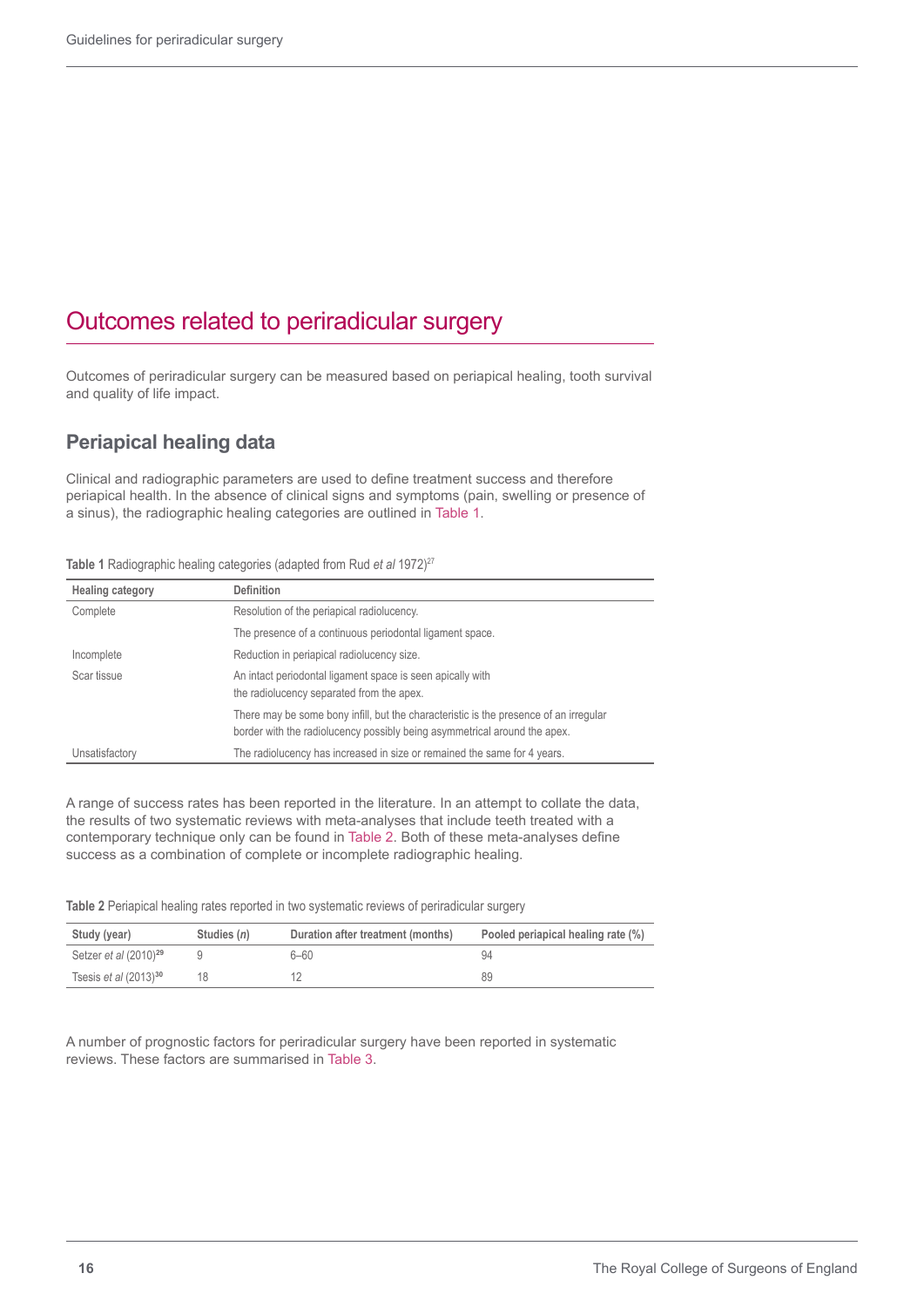**Table 3** Prognostic factors for periapical healing highlighted by systematic reviews

| Prognostic factor                                   | Study (year)                                  |
|-----------------------------------------------------|-----------------------------------------------|
| Preoperative:                                       |                                               |
| Absence of preoperative pain or signs               | von Arx et al (2010) <sup>31</sup>            |
| Dense root-fillings (existing root canal treatment) |                                               |
| Radiolucency less than 5 mm                         |                                               |
| First time surgery was better than repeat surgery   |                                               |
| Intraoperative:                                     |                                               |
| Use of high-magnification                           | Setzer et al (2010) <sup>29</sup>             |
|                                                     | Tsesis et al $(2013)^{30}$                    |
|                                                     | von Arx et al (2010) <sup>31</sup>            |
|                                                     | Del Fabbro and Taschieri (2010) <sup>32</sup> |
| Root-end preparation with ultrasonics               | von Arx et al (2010) <sup>31</sup>            |
| Use of mineral trioxide aggregate                   | Tsesis et al $(2013)^{30}$                    |
|                                                     | von Arx et al (2010) <sup>31</sup>            |

#### **Tooth survival data**

Survival is defined as the retention of an asymptomatic tooth regardless of the clinical and radiographical status of the tooth. Minimal data exist on tooth survival. A survival rate of 98% was found when teeth were followed up 4–10 years after periradicular surgery.**<sup>33</sup>**

#### **Quality of life assessment**

With the emphasis on periapical healing outcomes, very few studies have investigated impact of periradicular surgery on the patients' quality of life. In one study, the perioperative experience was questioned in comparison with non-surgical root canal treatment.**<sup>34</sup>** Just less than half (46%) of the included patients reported less pain following periradicular surgery. In addition, the experience was more pleasant than expected for 67%.

#### **Short-term outcomes (0–12 months)**

Quality of life impact studies looked at the immediate short-term outcomes in relation to postoperative comfort.**34,35** The following outcomes were noted:

- » Little postoperative pain for most, although this was variable among the cohorts.
- » When pain or swelling was present, it lasted for up to three days with subsequent reduction. In most cases, postoperative symptoms were completely resolved by week two.
- » There was a more rapid reduction in pain levels when a papilla-based incision was used over a sulcular incision.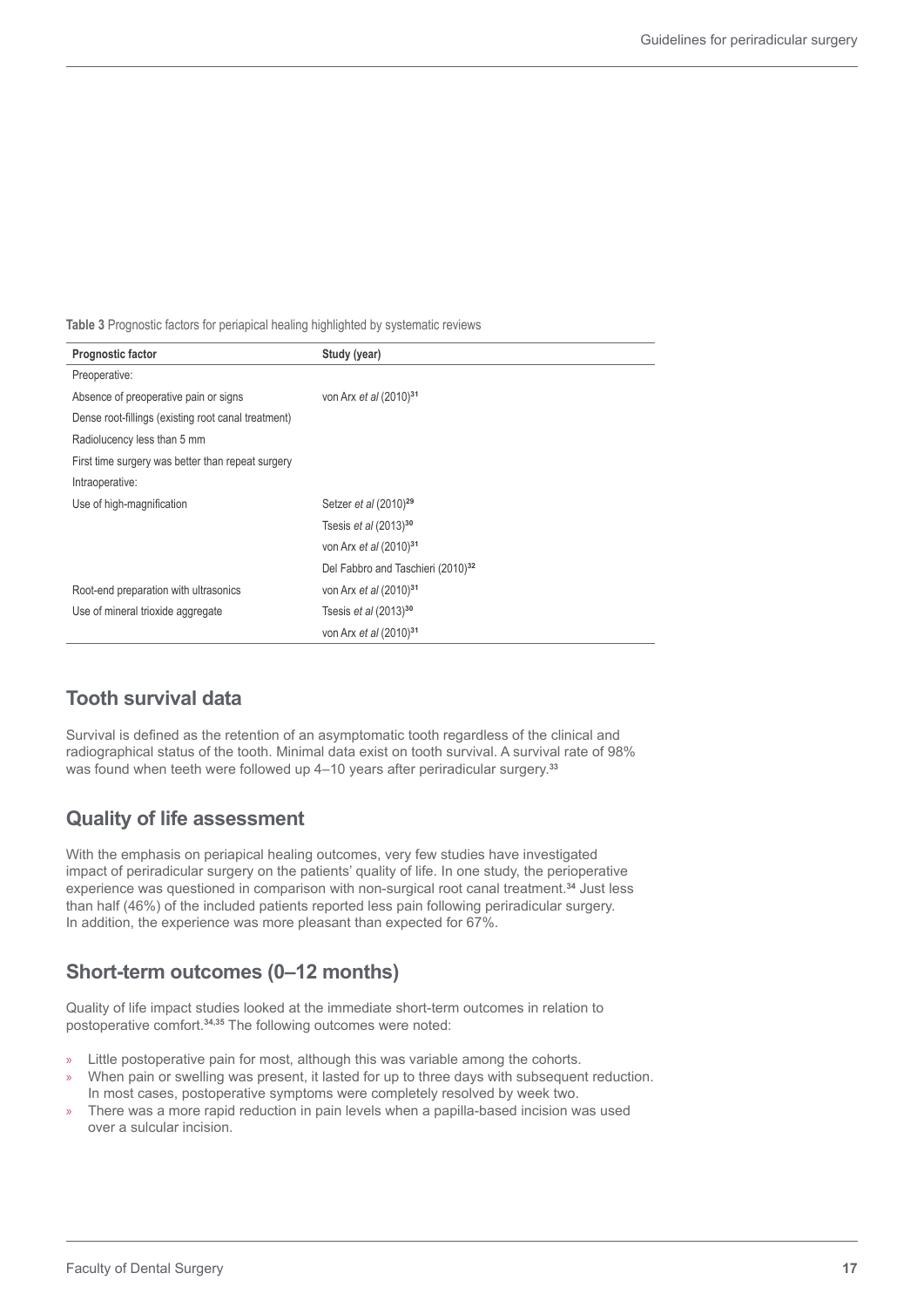The majority of the published literature reported periapical healing rates at 12 months post-treatment. A meta-analysis of studies limited to those adopting a contemporary technique found an 89% healing rate when complete and incomplete healing were combined.**<sup>30</sup>**

#### **Medium-term outcomes (12–48 months)**

Few studies fulfilled the recommended 48-month follow-up.**<sup>36</sup>** Among the systematic reviews, a 78% periapical healing rate was found; however, the authors pooled data from traditional and contemporary technique studies.**<sup>37</sup>** Data from individual studies were limited to those using contemporary techniques. The outcomes for two to four years can be seen in Table 4.

| Study (year)                             | Sample size (number of<br>teeth) | Duration after treatment (months) Periapical healing rate (%) |                |
|------------------------------------------|----------------------------------|---------------------------------------------------------------|----------------|
| Villa-Machado et al (2013) <sup>33</sup> | 93                               | 48                                                            | 84             |
| Taschieri et al (2013) <sup>38</sup>     | 86                               | 48                                                            | 9 <sup>1</sup> |
| Li et al $(2014)^{39}$                   | 82                               | 24                                                            | 93             |

**Table 4** Periapical healing at 12–48 months post-treatment

#### **Longer-term outcomes (more than 48 months)**

A limited number of studies follow up clinical outcome in the longer term. These are summarised in Table 5. A trend towards a slight reduction in success rates can be seen with time.

**Table 5** Outcomes over 48 months post-treatment

| Study (year)                             | Sample size (number | Duration after treatment<br>(months) | Periapical healing rate (%) |                              |
|------------------------------------------|---------------------|--------------------------------------|-----------------------------|------------------------------|
|                                          | of teeth)           |                                      | Over 48 months At 12 months |                              |
| Rubinstein & Kim (2002) <sup>40</sup>    | 59                  | $60 - 84$                            | 91.5                        | 96.8                         |
| von Arx et al (2012) <sup>41</sup>       | 170                 | 60                                   | 76                          | 84                           |
| Villa-Machado et al (2013) <sup>33</sup> | 62                  | 48-120                               | 79                          | $\qquad \qquad \blacksquare$ |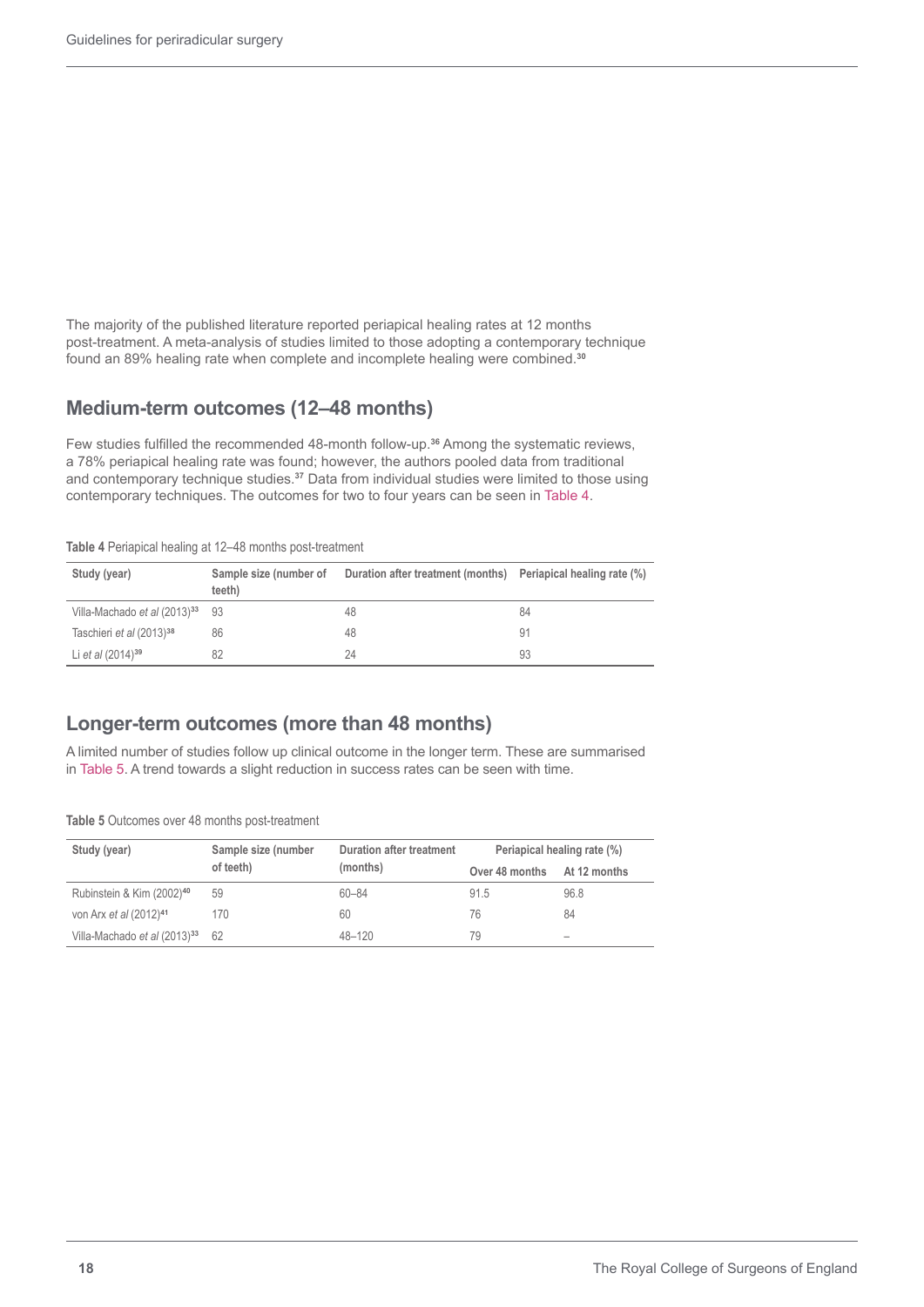## Appendix 1: Summary of evidence for the best available care in periradicular surgery

#### **Use of magnification: dental operating microscope or surgical loupes**

- » Improved diagnostic accuracy *in vitro* and *in vivo*.
- » Higher success rate compared with no magnification.**<sup>29</sup>**

#### **Soft-tissue management**

- » Choice of flap design should be influenced by the individual case.
- » Depending on the amount of surgical access required, triangular or rectangular/trapezoidal flaps with sulcular incisions or submarginal flaps can be used.
- » Use of a papilla-base flap resulted in rapid predictable recession-free healing compared with the marked loss of papilla height associated with the full-thickness sulcular incision. **42**
- » Semilunar flaps are no longer indicated due to limited access to the apical tissues and scarring post-treatment.**12,43**

#### **Osseous management: small osteotomy wherever possible**

- » A significant reduction in success rate was seen (80–53%) in crypts greater than 10 mm, compared with less than 10 mm.**<sup>44</sup>**
- » Faster healing with a smaller osteotomy.**<sup>40</sup>**
- » Although the effect of method of osteotomy on success rate was not reported *per se*, a back-exhaust high-speed air rotor was used in almost all of contemporary outcome studies. This is in preference to a surgical slow-speed motor.

## **Perpendicular root-end resection of 3 mm**

- » An increased bevel resulted in a greater number of exposed dentinal tubules, *ex vivo*, **<sup>45</sup>** and significantly greater dye leakage, *in vitro*. **17**
- » Based on these principles, perpendicular resection is recommended.
- » Clinical data indicates higher success rates with perpendicular versus bevelled resection.**33,46–48**
- » Resection of 3 mm allows elimination of lateral canals and apical ramifications.**21,49,50**
- » Root-end preparation using ultrasonic retrotips.
- » Preparation should be as deep as possible to facilitate placement of root-end filling for sealing and prevention of leakage.**<sup>17</sup>**
- » Allows preparation of the canal parallel to the long axis of the root with better visibility than burs.**<sup>51</sup>**
- » Superior clinical outcomes when compared with bur preparations.**31,33,46–48**

#### **Root-end filling with biocompatible materials**

- » Animal studies have demonstrated superior periapical bone regeneration in association with mineral trioxide aggregate (MTA) root-end fillings**<sup>52</sup>** compared with amalgam and Super-EBA.
- » A number of clinical studies highlight MTA's superiority over other materials.**31,41,53,54**
- Systematic reviews support these findings.<sup>30,31</sup>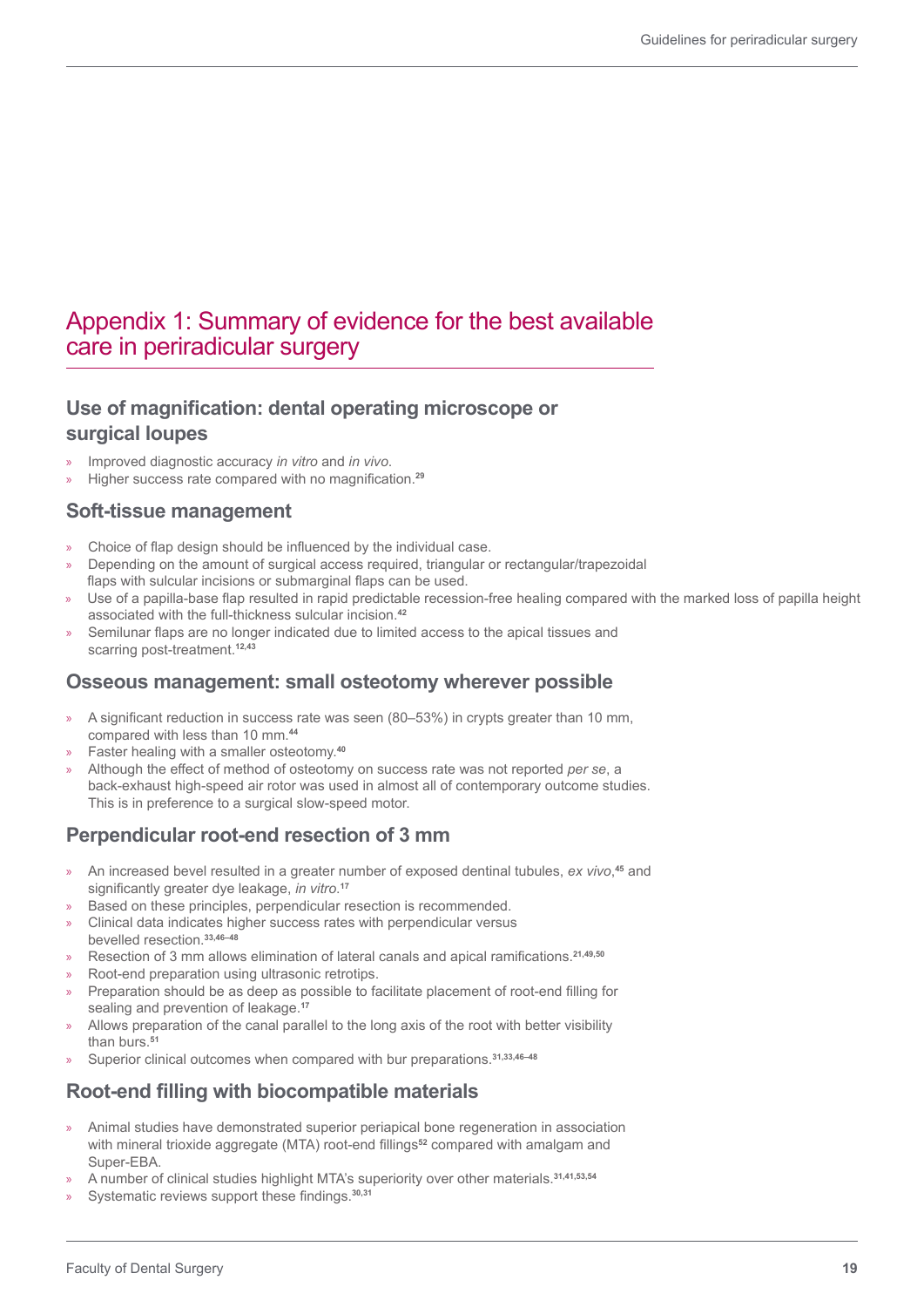- » These findings are consistent with the bioactive and biocompatible properties of MTA.**<sup>55</sup>**
- » Despite the number of studies supporting the use of MTA, randomized controlled trials also support the use of zinc oxide eugenol based materials such as IRM and Super-EBA when compared with MTA.**54,56**

#### **Closure of the surgical site: monofilament 5–0 to 8–0**

- » Monofilament sutures induce a smaller inflammatory reaction compared with multifilament.**<sup>57</sup>**
- » 5–0 to 8–0 suture sizes will reduce the risk of papilla necrosis.**58,59**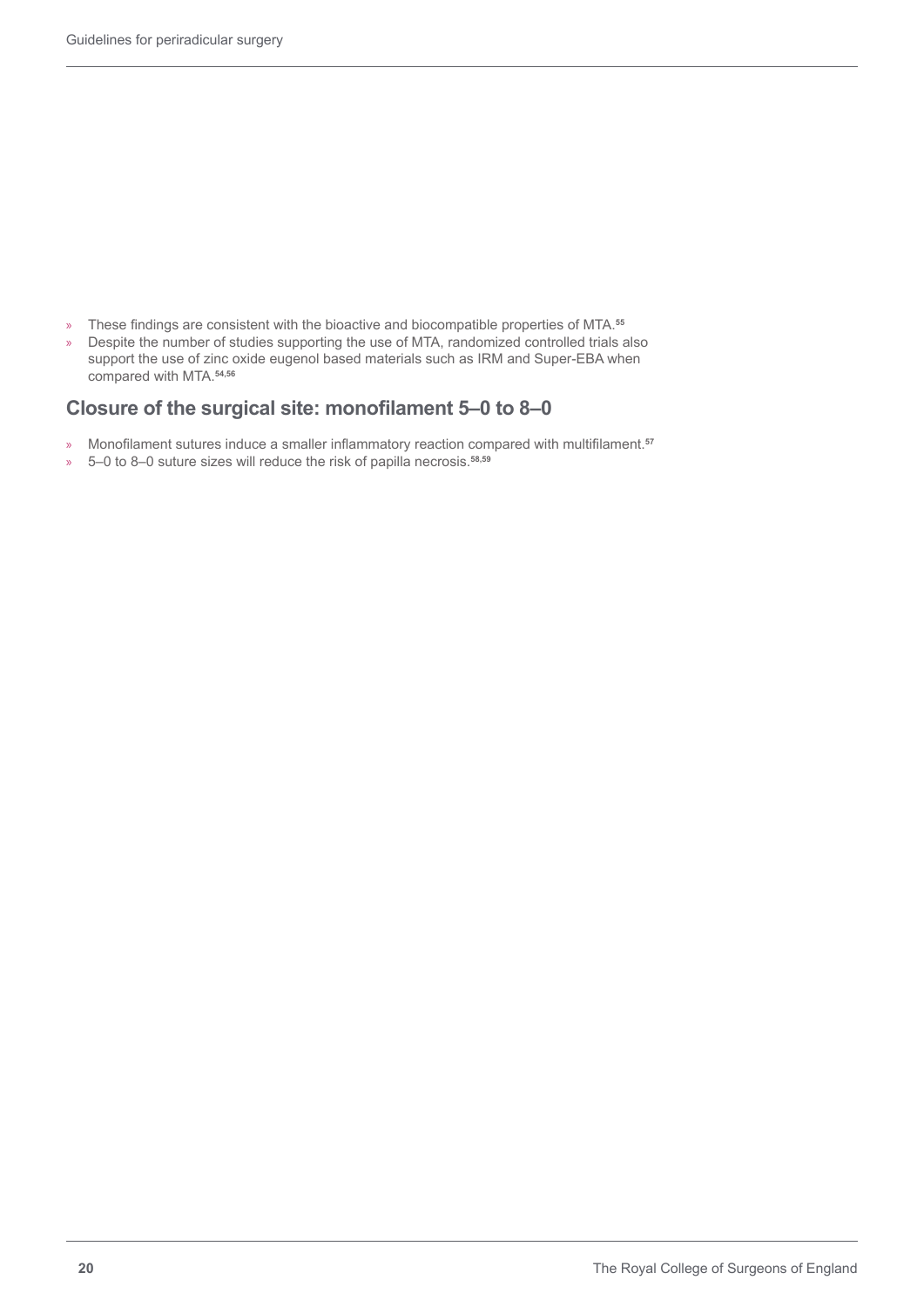## **References**

- 1. Ng YL, Mann V, Gulabivala K. Outcome of secondary root canal treatment: a systematic review of the literature. *Int Endodont J* 2008; **41:** 1,026–1,046.
- 2. Ng YL, Mann V, Gulabivala K. A prospective study of the factors affecting outcomes of nonsurgical root canal treatment: part 1: periapical health. *Int Endodont J* 2011; **44:**  583–609.
- 3. International Commission on Radiological Protection. The 2007 recommendations of the International Commission on Radiological Protection. Publication 103. *Ann ICRP* 2007; **37:**  1–332.
- 4. European Society of Endodontology. European Society of Endodontology position statement: The use of CBCT in endodontics. *Int Endodont J* 2014; **47:** 502–504.
- 5. Ray HA, Trope M. Periapical status of endodontically treated teeth in relation to the technical quality of the root filling and coronal restoration. *Int Endodont J* 1995; **28:** 12–18.
- 6. Gillen BM, Looney SW, Gu LS *et al*. Impact of the quality of coronal restoration versus the quality of root canal fillings on success of root canal treatment: a systematic review and meta-analysis. *J Endodont* 2011; **37:** 895–902.
- 7. Peterson J, Gutmann JL. The outcome of endodontic resurgery: a systematic review. *Int Endodont J* 2001; **34:** 169–175.
- 8. General Dental Council. Standards for the Dental Team. London: GDC; 2013.
- 9. Segura-Egea Gould K, Şen BH, Jonasson P *et al.* European Society of Endodontology position statement; the use of antibiotics in endodontics *Int Endodont J* 2018; **51:** 20–25.
- 10. Setzer FC, Kobli MR, Shah SB *et al*. Outcome of endodontic surgery: a meta-analysis of the literature. Part 2: Comparison of endodontic microsurgical techniques with and without the use of higher magnification. *J Endodont* 2012; **38:** 1–10.
- 11. Velvart P. Papilla base incision: a new approach to recession-free healing of the interdental papilla after endodontic surgery. *Int Endodont J* 2002; **35:** 453–480.
- 12. Velvart P, Peters CI. Soft tissue management in endodontic surgery. *J Endodont* 2005; **31:**  $4 - 16$ .
- 13. Hoskinson AE. Hard tissue management: osseous access, curettage, biopsy and root isolation. *Endodont Topics* 2005; **11:** 98–113.
- 14. Guttman JL. Surgical endodontics: past present and future. *Endodont Topics* 2015; **30:** 29–43.
- 15. Abella F, de Ribot J, Doria G *et al*. Applications of piezoelectric surgery in endodontic surgery: a literature review. *J Endodont* 2014; **40:** 325–332.
- 16. Thompson IO, Phillips VM, Kalan M. Metastatic squamous carcinoma manifesting as a periapical lesion. *J Dent Assoc S Afr* 1992; **47:** 481–483.
- 17. Gilheany PA, Figdor D, Tyas MJ. Apical dentin permeability and microleakage associated with root end resection and retrograde filling. *J Endodont* 1994; **20:** 22–26.
- 18. Vertucci FJ, Beatty RG. Apical leakage associated with retrofilling technique: a dye study. *J Endodont* 1986; **12:** 331–336.
- 19. Ricucci D, Siqueira JF. Biofilms and apical periodontitis: study of prevalence and association with clinical and histopathological findings. *J Endodont* 2010; **36:** 1,277–1,438.
- 20.Vertucci FJ. Root canal morphology and its relationship to endodontic procedures. *Endodont Topics* 2005; **10:** 3–29.
- 21. Kim S, Kratchman S. Modern endodontic surgery concepts and practice: a review. *J Endodont* 2006; **32:** 601–623.
- 22.Reit C, Hirsch J. Surgical endodontic retreatment. *Int Endodont J* 1986; **19:** 107–112.
- 23.Badr AE. Marginal adaptation and cytotoxicity of bone cement compared with amalgam and mineral trioxide aggregate as root-end filling materials. *J Endodont* 2010; **36:** 1,056–1,060.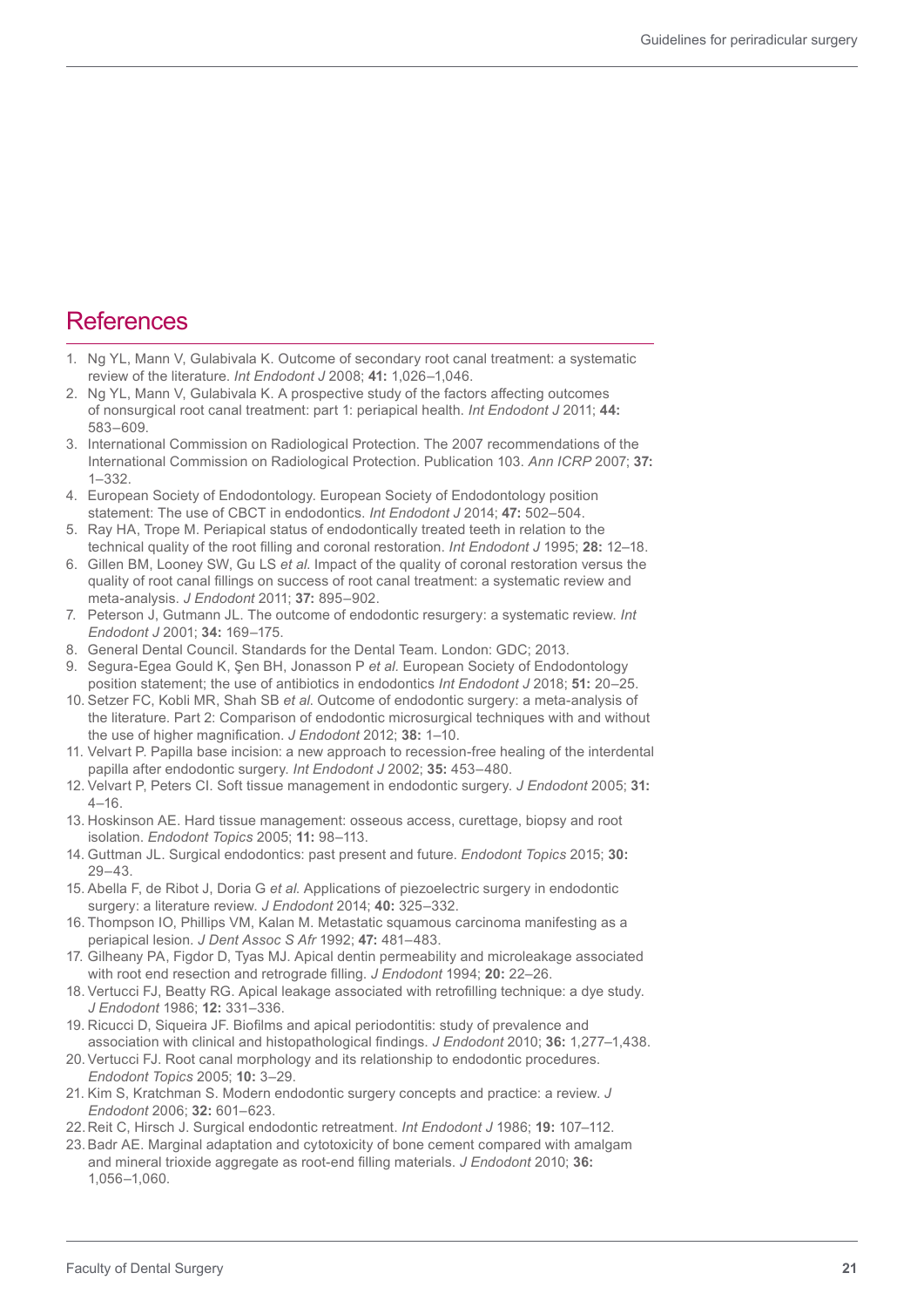- 24. Rahbaran S, Gilthorpe MS, Harrison SD, Gulabivala K. Comparison of clinical outcome of periapical surgery in endodontic and oral surgery units of a teaching dental hospital: a retrospective study. *Oral Surg Oral Med Oral Pathol Oral Radiol Endod* 2001; **91:**  700–709.
- 25. Ma X, Li C, Jia L, Wang Y *et al*. Materials for retrograde filling in root canal therapy. *Cochrane Database Syst Rev* 2017; **12:** CD005517.
- 26.Tsesis I, Rosen E, Tamse A *et al*. Effect of guided tissue regeneration on the outcome of surgical endodontic treatment: a systematic review and meta-analysis. *J Endodont* 2011; **37:** 1039–1045.
- 27. Corbella S, Taschieri S, Elkabbany A *et al*. Guided tissue regeneration using a barrier membrane in endodontic surgery. *Swiss Dent J* 2016; **126:** 13–25.
- 28. Rud J, Andreasen JO, Möller Jensen JE. Radiographic criteria for the assessment of healing after endodontic surgery. *Int J Oral Surg* 1972; **1:** 195–214.
- 29.Setzer FC, Shah SB, Kohli MR, Karabucak B, Kim S. Outcome of endodontic surgery: a meta analysis of the literature--part 1: Comparison of traditional root-end surgery and endodontic microsurgery. *J Endodont* 2010; **36:** 1,757–1,765.
- 30.Tsesis I, Rosen E, Taschieri S *et al.* Outcomes of surgical endodontic treatment performed by a modern technique: An updated meta-analysis of the literature. *J Endodont* 2013; **39:** 332–339.
- 31. von Arx T, Hanni S, Jensen SS. Clinical results with two different methods of root endpreparation and filling in apical surgery: mineral trioxide aggregate and adhesive resin composite. *J Endodont* 2010; **36:** 1,122–1,129.
- 32. Del Fabbro M, Taschieri S. Endodontic therapy using magnification devices: a systematic review. *J Dent* 2010; **38:** 269–275.
- 33.Villa-Machado PA, Botero-Ramirez X, Tobon-Arroyave SI. Retrospective follow-up assessment of prognostic variables associated with the outcome of periradicular surgery. *Int Endodont J* 2013; **46:** 1,063–1,076.
- 34.Iqbal MK, Kratchman SL, Guess GM, Karabucak B, Kim S. Microscopic periradicular surgery: Perioperative predictors for postoperative clinical outcomes and quality of life assessment. *J Endodont* 2007; **33:** 239–244.
- 35.Del Fabbro M, Tascieri S, Lodi G *et al*. Magnification devices for endodontic therapy. *Aust Dent J* 2009; **54:** 394–385.
- 36.European Society of Endodontology. Quality guidelines for endodontic treatment: consensus report of the European Society of Endodontology. *Int Endodont J* 2006; **39:** 921–930.
- 37. Torabinejad M, Corr R, Handysides R, Shababang S. Outcomes of nonsurgical retreatment and endodontic surgery: a systematic review. *J Endodont* 2009; **35:** 930–937.
- 38.Taschieri S, Weinstein T, Tsesis I, Bortolin M, Del Fabbro M. Magnifying loupes versus surgical microscope in endodontic surgery: a four-year retrospective study. *Aust Endod J* 2013; **39:** 78–80.
- 39. Li H, Zhai F, Zhang R, Hou B. Evaluation of microsurgery with SuperEBA as root end filling material for treating post-treatment endodontic disease: a two year retrospective study. *J Endodont* 2014; **40:** 345–350.
- 40. Rubinstein RA, Kim S. Short-term observation of the results of endodontic surgery with the use of a surgical operation microscope and super-EBA as root-end filling material. *J Endodont* 1999; **25:** 43–48.
- 41. von Arx T, Jensen SS, Hanni S, Friedman S. Five-year longitudinal assessment of the prognosis of apical microsurgery. *J Endodont* 2012; **38:** 570–579.
- 42. Velvart P, Ebner-Zimmermann U, Ebner JP. Comparison of papilla healing following sulcular full-thickness flap and papilla base flap in endodontic surgery. *Int Endodont J* 2003; **36:** 653–659.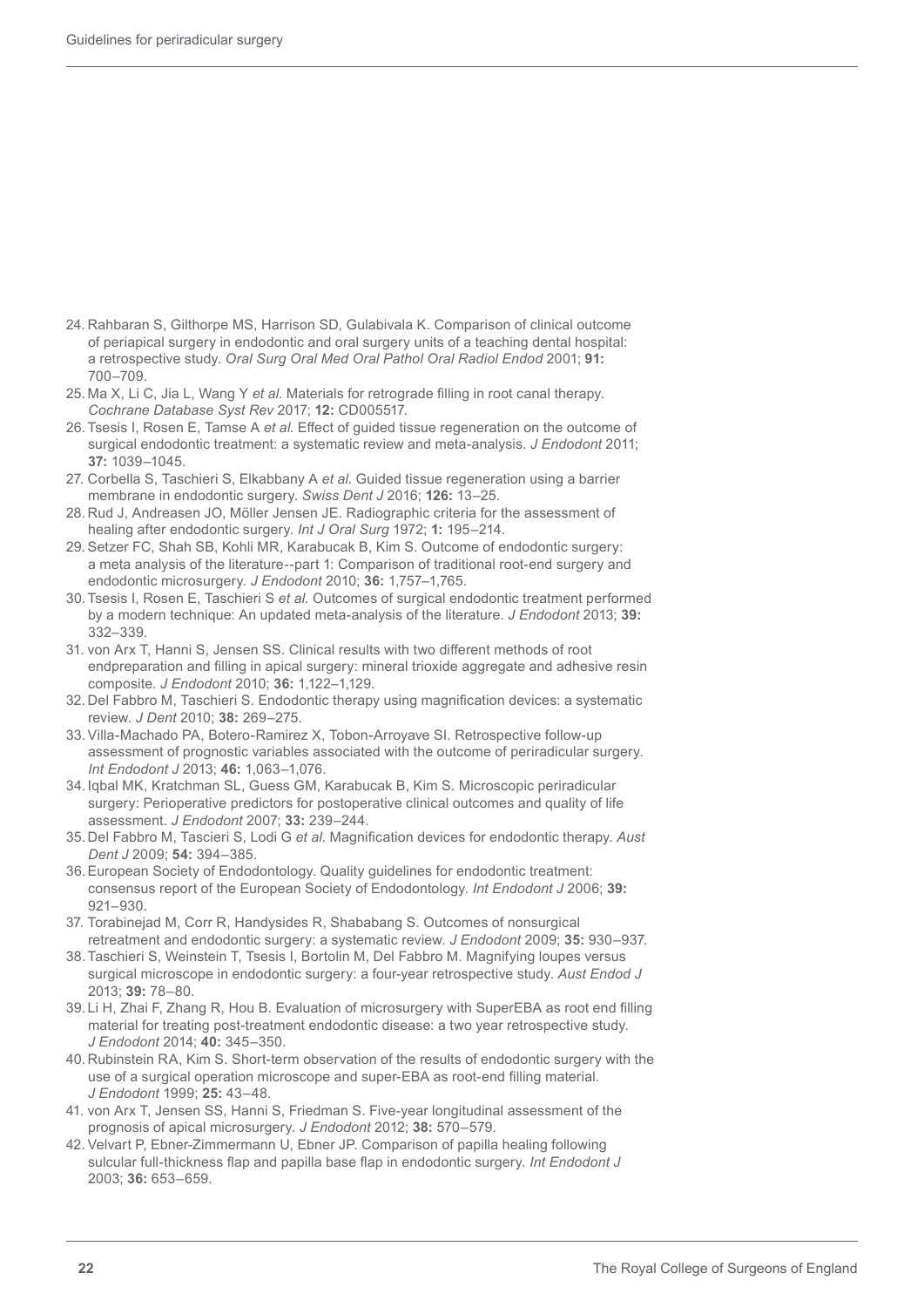- 43.Kramper BJ, Kaminski EJ, Osetek EM, Heuer MA. A comparative study of the wound healing of three types of flap design used in periapical surgery. *J Endodont* 1984; **10:** 17–25.
- 44.Barone C, Dao TT, Basrani BB *et al*. Treatment outcomes in endodontics: the Toronto study: phases 3, 4, and 5: apical surgery. *J Endodont* 2010; **36:** 28–35.
- 45.Tidmarsh BG, Arrowsmith MG. Dentinal tubules at the root ends of apicected teeth: a scanning electron microscopic study. *Int Endodont J* 1989; **22:** 184–189.
- 46.Testori T, Capelli M, Milani S, Weinsteind RL. Success and failure in periradicular surgery: a longitudinal retrospective analysis. *Oral Surg Oral Med Oral Pathol Oral Radiol Endod* 1999; **87:** 493–498.
- 47. Tsesis I, Rosen E, Schwartz-Arad D, Fuss Z. Retrospective evaluation of surgical endodontic treatment: traditional versus modern technique. *J Endodont* 2006; **32:** 412–416.
- 48.de Lange J, Putters T, Baas EM, van Ingen JM. Ultrasonic root-end preparation in apical surgery: a prospective randomized study. *Oral Surg Oral Med Oral Pathol Oral Radiol Endod* 2007; **104:** 841–845.
- 49. Wada M, Takase T, Nakanuma K *et al.* Clinical study of refractory apical periodontitis treated by apicectomy Part 1. Root canal morphology of resected apex. *Int Endodont J* 1998; **31:** 53–56.
- 50.Von Arx T. Frequency and type of canal isthmuses in first molars detected by endoscopic inspection during periradicular surgery. *Int Endodont J* 2005; **38:** 160–168.
- 51. Sumi Y, Hattori H, Hayashi K, Ueda M. Ultrasonic root-end preparation: clinical and radiographic evaluation of results. *J Oral Maxillofac Surg* 1996; **54:** 590–593.
- 52.Baek SH, Plenk H, Kim S. Periapical tissue responses and cementum regeneration with amalgam, super EBA and MTA as root-end filling materials. *J Endodont* 2005; **31:** 444–449.
- 53.Christiansen R, Kirkevang LL, Hørsted-Bindslev P, Wenzel A. Randomized clinical trial of root-end resection followed by root-end filling with mineral trioxide aggregate or smoothing of the orthograde gutta-percha root filling – 1-year follow-up. *Int Endodont J* 2009; **42:** 105–114.
- 54.Song M, Jung I-Y, Lee S-J, Lee C-Y, Kim E. Prognostic factors for clinical outcomes in endodontic microsurgery: a retrospective study. *J Endodont* 2011; **37:** 927–933.
- 55.Torabinejad M, Parirokh M. Mineral trioxide aggregate: a comprehensive literature reviewpart 2: leakage and biocompatibility investigation. *J Endodont* 2010; **36:** 16–27.
- 56.Chong BS, Pitt Ford TR, Hudson MB. A prospective study of mineral trioxide aggregate and IRM when used as root end filling materials in endodontic surgery. *Int Endodont J* 2003; **36:** 520–526.
- 57. Lilly GE, Armstrong JH, Salem JE, Cutcher JL. Reaction of oral tissues to suture materials: Part II. *Oral Surg Oral Med Oral Pathol* 1968; **26:** 592–599.
- 58.Hürzele MB, Weng D. Functional and esthetic outcome enhancement of periodontal surgery by application of plastic surgery principles. *Int J Periodont Restorative Dent* 1999; **19:** 36–43.
- 59. Zuolo ML, Ferreira MOF, Gutmann JL. Prognosis in periradicular surgery: a clinical prospective study. *Int Endodont J* 2000; **33:** 91–98.